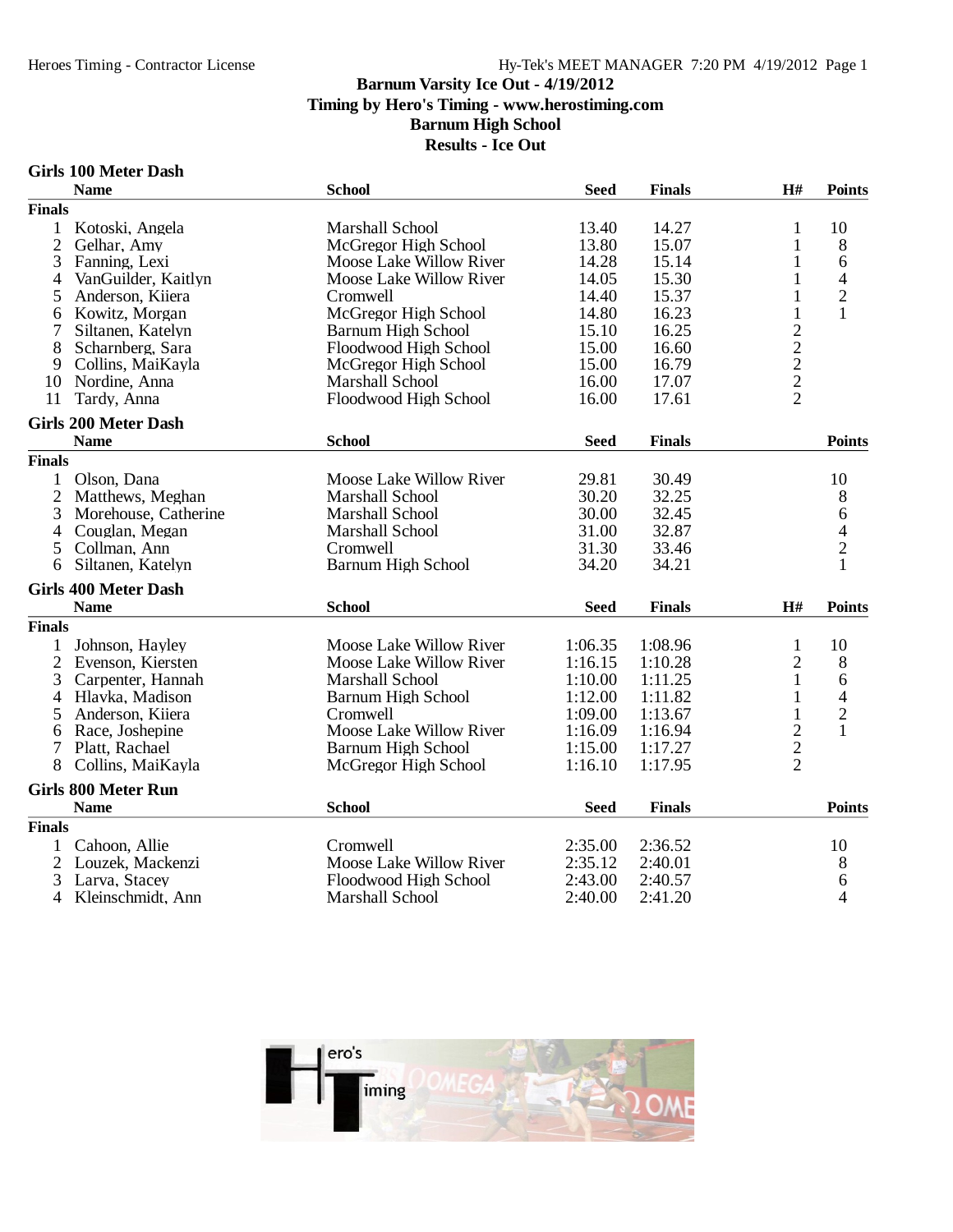| <b>Name</b><br><b>School</b><br><b>Seed</b><br><b>Finals</b>                         | <b>Points</b>                 |
|--------------------------------------------------------------------------------------|-------------------------------|
|                                                                                      |                               |
| Hutar, Rachel<br>2:42.00<br>Cromwell<br>2:46.06<br>5                                 | $\overline{c}$                |
| 2:55.00<br>Gronner, Bailey<br>Cromwell<br>2:54.46<br>6                               | 1                             |
| 3:17.00<br>7<br>Marshall School<br>3:01.56<br>Bushey, Abby                           |                               |
| 8<br><b>Marshall School</b><br>3:02.00<br>3:14.63<br>Carer, Annika                   |                               |
| 3:15.00<br>3:26.79<br>9<br>Dusek, Siri<br>Floodwood High School                      |                               |
| 3:20.00<br>3:47.19<br>10<br>Tardy, Anna<br>Floodwood High School                     |                               |
| <b>Girls 1600 Meter Run</b>                                                          |                               |
| <b>Name</b><br><b>School</b><br><b>Seed</b><br><b>Finals</b>                         | <b>Points</b>                 |
| <b>Finals</b>                                                                        |                               |
| 1 Kleinschmidt, Ann<br>Marshall School<br>6:10.00<br>5:48.16                         | 10                            |
| $\overline{2}$<br>6:03.52<br>Louzek, Mackenzi<br>Moose Lake Willow River<br>5:50.81  | $8\,$                         |
| 3<br>5:59.00<br>6:02.72<br>Wester, Marlene<br>Cromwell                               | $\sqrt{6}$                    |
| 6:10.00<br>Koenig, Jenna<br>Cromwell<br>6:04.28<br>4                                 | 4                             |
| Moose Lake Willow River<br>5<br>6:10.35<br>6:07.96<br>Tekippe, Nicole                | $\overline{c}$                |
| Ring, Libbie<br>Moose Lake Willow River<br>6:12.74<br>6:16.61<br>6                   | 1                             |
| 7<br>Quinn, Erina<br>Marshall School<br>6:58.00<br>6:51.32                           |                               |
| 8<br>7:15.00<br>6:52.98<br>Sawin, Mary<br>Marshall School                            |                               |
| <b>Girls 3200 Meter Run</b>                                                          |                               |
| <b>School</b><br><b>Name</b><br><b>Seed</b><br><b>Finals</b>                         | <b>Points</b>                 |
| <b>Finals</b>                                                                        |                               |
| 1 Koenig, Jenna<br>Cromwell<br>13:30.00<br>13:12.08                                  | 10                            |
| $\overline{2}$<br><b>Barnum High School</b><br>Madden, Janna<br>12:56.30<br>13:12.98 | 8                             |
| 3<br>Moose Lake Willow River<br>13:33.00<br>13:18.18<br>Radel, Haley                 | 6                             |
| Kanoff, Julia<br>13:10.00<br>$\overline{4}$<br>Marshall School<br>16:06.53           | 4                             |
| <b>Girls 100 Meter Hurdles</b>                                                       |                               |
| <b>Name</b><br><b>School</b><br><b>Seed</b><br><b>Finals</b>                         | H#<br><b>Points</b>           |
| <b>Finals</b>                                                                        |                               |
| 1<br><b>Moose Lake Willow River</b><br>19.50<br>19.33<br>Mattison, Holly             | 1<br>10                       |
| 2<br>Race, Hannah<br>Moose Lake Willow River<br>19.50<br>19.83                       | $\,8\,$<br>1                  |
| 3<br>Ross, Meagan<br>Marshall School<br>20.30<br>20.33                               | 6<br>1                        |
| Marshall School<br>20.90<br>20.67<br>4<br>Weinkauf, Greta                            | 2<br>$\overline{\mathcal{A}}$ |
| 5<br>Aho, Kaisa<br>19.50<br>20.76<br>Cromwell                                        | 1                             |
| Mickelson, Kendra<br>McGregor High School<br>19.10<br>20.85<br>6                     | $\frac{2}{1}$<br>1            |
| 20.50<br>22.13<br>7<br>Collman, Ann<br>Cromwell                                      | $\mathbf{1}$                  |
| 8<br>22.20<br>Marshall School<br>22.87<br>Mundy, Taylor                              |                               |
| 9<br>23.17<br>Ennen, Jessi<br>Barnum High School<br>26.00                            | $\frac{2}{2}$                 |

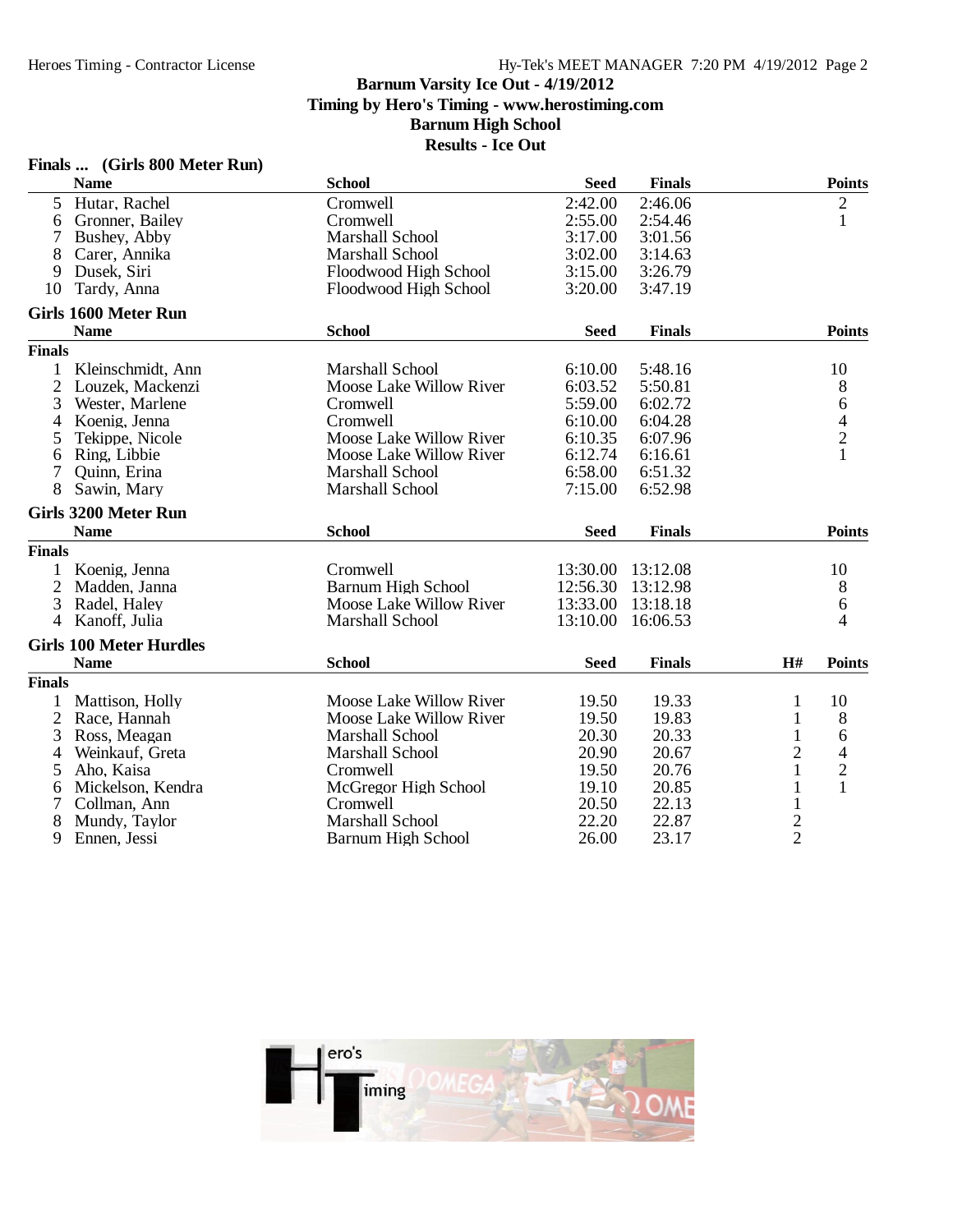# Hy-Tek's MEET MANAGER 7:20 PM 4/19/2012 Page 3

# **Barnum Varsity Ice Out - 4/19/2012 Timing by Hero's Timing - www.herostiming.com Barnum High School**

## **Results - Ice Out**

#### **Girls 300 Meter Hurdles**

|                | <b>Name</b>                    | <b>School</b>             | <b>Seed</b> | <b>Finals</b> | <b>Points</b>                              |
|----------------|--------------------------------|---------------------------|-------------|---------------|--------------------------------------------|
| <b>Finals</b>  |                                |                           |             |               |                                            |
|                | Mickelson, Kendra              | McGregor High School      | 51.00       | 56.62         | 10                                         |
| $\mathfrak{2}$ | Collman, Ann                   | Cromwell                  | 55.80       | 58.10         | 8                                          |
| 3              | Race, Hannah                   | Moose Lake Willow River   | 57.04       | 59.50         | 6                                          |
| 4              | Fanning, Lexi                  | Moose Lake Willow River   | 59.11       | 59.53         |                                            |
| 5              | Phillips, Aure                 | <b>Marshall School</b>    | 1:01.00     | 1:01.91       | $\begin{array}{c} 4 \\ 2 \\ 1 \end{array}$ |
| 6              | Weinkauf, Greta                | Marshall School           | 1:00.00     | 1:02.65       |                                            |
| 7              | Aho, Kaisa                     | Cromwell                  | 1:00.00     | 1:03.35       |                                            |
| 8              | Ennen, Jessi                   | <b>Barnum High School</b> | 1:13.90     | 1:09.37       |                                            |
|                | <b>Girls 4x100 Meter Relay</b> |                           |             |               |                                            |
|                | <b>Team</b>                    | <b>Relay</b>              | <b>Seed</b> | <b>Finals</b> | <b>Points</b>                              |
| <b>Finals</b>  |                                |                           |             |               |                                            |
| 1              | Cromwell                       | A                         | 57.50       | 57.01         | 10                                         |
| 2              | Moose Lake Willow River        | A                         | 54.21       | 57.96         | 8                                          |
| 3              | <b>Marshall School</b>         | A                         | 59.00       | 59.84         | 6                                          |
|                | <b>Girls 4x200 Meter Relay</b> |                           |             |               |                                            |
|                | <b>Team</b>                    | <b>Relay</b>              | <b>Seed</b> | <b>Finals</b> | <b>Points</b>                              |
| <b>Finals</b>  |                                |                           |             |               |                                            |
|                | Cromwell                       | A                         | 1:58.00     | 2:03.05       | 10                                         |
| 2              | Moose Lake Willow River        | A                         | 2:06.74     | 2:05.64       | 8                                          |
| 3              | <b>Marshall School</b>         | A                         | 2:00.00     | 2:06.27       | 6                                          |
| 4              | McGregor High School           | A                         | 2:07.80     | 2:08.38       | 4                                          |
|                | <b>Girls 4x400 Meter Relay</b> |                           |             |               |                                            |
|                | <b>Team</b>                    | <b>Relay</b>              | <b>Seed</b> | <b>Finals</b> | <b>Points</b>                              |
| <b>Finals</b>  |                                |                           |             |               |                                            |
|                | Cromwell                       | A                         | 4:35.00     | 4:34.82       | 10                                         |
|                | Moose Lake Willow River        | A                         | 4:40.65     | 4:36.57       | 8                                          |
| 3              | <b>Marshall School</b>         | A                         | 4:30.00     | 4:48.60       | 6                                          |
|                | Girls 4x800 Meter Relay        |                           |             |               |                                            |
|                | <b>Team</b>                    | Relay                     | <b>Seed</b> | <b>Finals</b> | <b>Points</b>                              |
| <b>Finals</b>  |                                |                           |             |               |                                            |
|                | Cromwell                       | A                         | 10:59.00    | 10:51.01      | 10                                         |
| 2              | Moose Lake Willow River        | A                         | 10:45.89    | 11:03.17      | 8                                          |
| 3              | <b>Marshall School</b>         | A                         | 10:30.00    | 12:10.50      | 6                                          |
| 4              | Floodwood High School          | A                         | 13:30.00    | 12:48.40      | 4                                          |

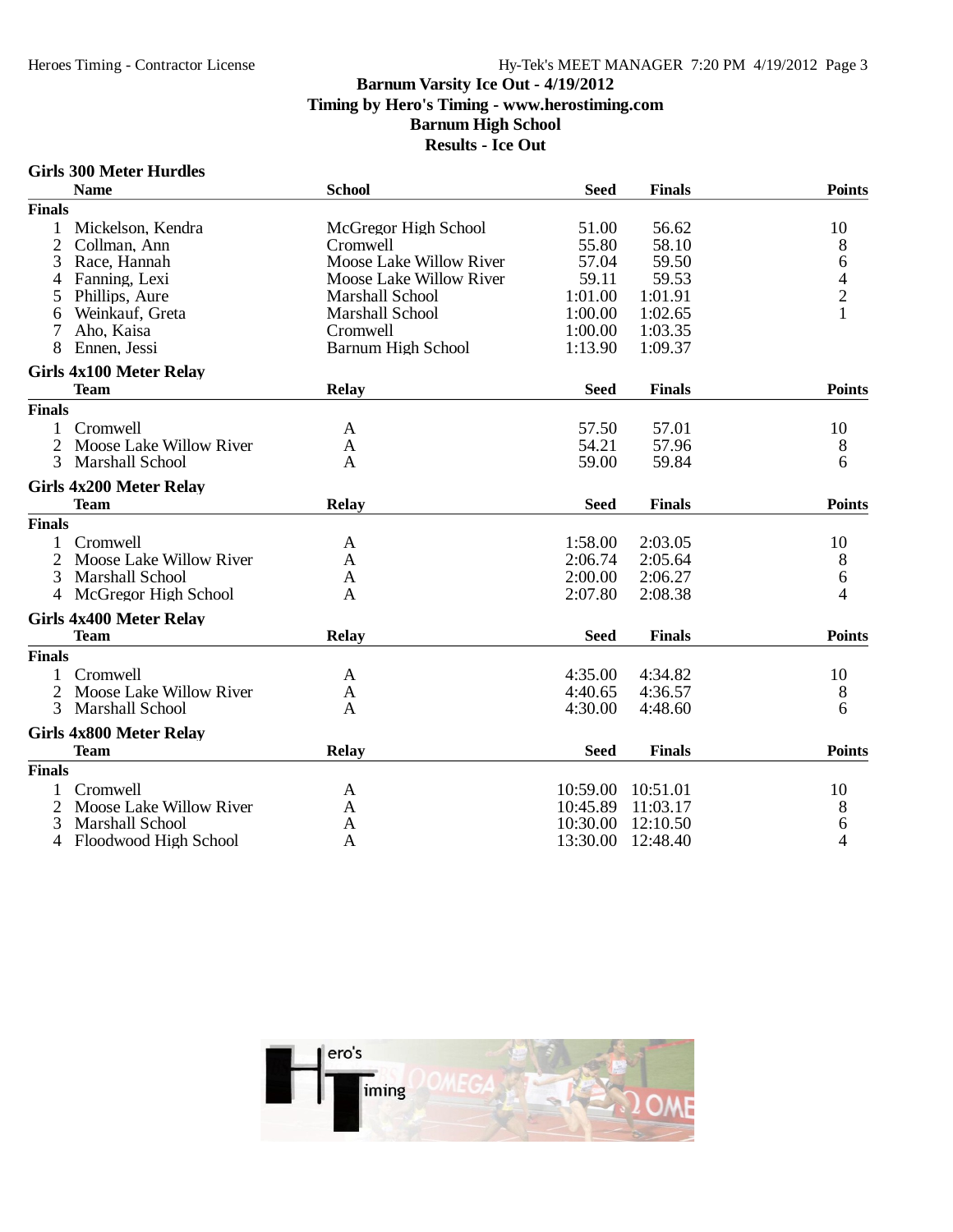# Hy-Tek's MEET MANAGER 7:20 PM 4/19/2012 Page 4

# **Barnum Varsity Ice Out - 4/19/2012 Timing by Hero's Timing - www.herostiming.com Barnum High School**

**Results - Ice Out**

# **Girls High Jump**

| <b>Finals</b><br>Scharnberg, Sara<br>4-04.00<br>10<br>Floodwood High School<br>$\mathbf{1}$<br>$\overline{2}$<br>$4 - 02.00$<br>8<br>Hlavka, Madison<br><b>Barnum High School</b><br>4-08.00<br>3<br>McGregor High School<br>4-04.00<br>4-00.00<br>6<br>Gelhar, Amy<br>$4 - 02.00$<br>$4 - 00.00$<br>4<br>4<br>Mickelson, Kendra<br>McGregor High School<br>Johnson, Mackenzi<br>Moose Lake Willow River<br>4-00.00<br><b>NH</b><br>4-03.00<br><b>NH</b><br>Mainville, Daron<br><b>Barnum High School</b><br>$---$<br>Johnson, Hayley<br><b>NH</b><br>Moose Lake Willow River<br>4-00.00<br>$---$<br><b>Girls Long Jump</b><br><b>Name</b><br><b>School</b><br><b>Finals</b><br><b>Points</b><br><b>Seed</b><br><b>Finals</b><br>10<br>$\mathbf{1}$<br>Anderson, Kiiera<br>Cromwell<br>12-00.00<br>13-05.50<br>$\mathbf{2}$<br>Moose Lake Willow River<br>Mattison, Holly<br>13-03.00<br>13-02.00<br>8<br>$\boldsymbol{6}$<br>12-02.00<br>12-09.75<br>3<br>Kowitz, Morgan<br>McGregor High School<br>$\frac{4}{2}$<br>14-02.00<br>Gelhar, Amy<br>McGregor High School<br>12-06.25<br>4<br>Race, Hannah<br>Moose Lake Willow River<br>13-04.00<br>12-03.25<br>5<br>$\mathbf{1}$<br>Collins, MaiKayla<br>McGregor High School<br>11-02.00<br>$11 - 11.50$<br>6<br>Evenson, Kiersten<br>Moose Lake Willow River<br>11-11.00<br>11-10.00<br>7<br>8<br>Marshall School<br>12-00.00<br>11-05.00<br>Sawin, Mary<br>Gronner, Bailey<br>11-00.00<br>10-07.00<br>9<br>Cromwell<br><b>Girls Triple Jump</b><br><b>Name</b><br><b>School</b><br><b>Seed</b><br><b>Finals</b><br><b>Points</b><br><b>Finals</b><br>Moose Lake Willow River<br>10<br>27-10.50<br>27-05.50<br>1<br>Fanning, Lexi<br>$\mathfrak{2}$<br>27-10.50<br>27-00.75<br>8<br>Radel, Kayla<br>Moose Lake Willow River<br>3<br>25-00.00<br>27-00.25<br>Anderson, Kiiera<br>Cromwell<br>6<br>$\overline{\mathcal{A}}$<br>Moose Lake Willow River<br>26-04.00<br>Mattison, Holly<br>26-06.00<br>4<br>$\overline{c}$<br>Cromwell<br>27-00.00<br>23-06.25<br>Gibbs, Bailey<br>5<br>$\mathbf{1}$<br>Platt, Rachael<br><b>Barnum High School</b><br>23-07.00<br>23-04.50<br>6<br>Cromwell<br>26-00.00<br>23-02.50<br>Gronner, Bailey<br>7<br><b>Barnum High School</b><br>20-05.00<br>Fisher, Emily<br><b>ND</b><br>---<br><b>Girls Shot Put</b><br><b>Points</b><br><b>Name</b><br><b>School</b><br><b>Seed</b><br><b>Finals</b><br><b>Finals</b><br><b>Barnum High School</b><br>1<br>Mainville, Daron<br>27-11.00<br>28-01.00<br>10<br>$\mathbf{2}$<br>Suhonen, Sam<br>Cromwell<br>29-00.00<br>26-06.00<br>8<br>6<br>3<br>Olson, Dana<br>Moose Lake Willow River<br>27-07.00<br>25-08.25<br>$\overline{\mathcal{L}}$<br><b>Barnum High School</b><br>25-03.00<br>4<br>Siltanen, Katelyn<br>26-01.00<br>$\overline{2}$<br>5<br>Radel, Kayla<br>Moose Lake Willow River<br>25-10.00<br>23-00.50 | <b>Name</b> | <b>School</b> | <b>Seed</b> | <b>Finals</b> | <b>Points</b> |
|-------------------------------------------------------------------------------------------------------------------------------------------------------------------------------------------------------------------------------------------------------------------------------------------------------------------------------------------------------------------------------------------------------------------------------------------------------------------------------------------------------------------------------------------------------------------------------------------------------------------------------------------------------------------------------------------------------------------------------------------------------------------------------------------------------------------------------------------------------------------------------------------------------------------------------------------------------------------------------------------------------------------------------------------------------------------------------------------------------------------------------------------------------------------------------------------------------------------------------------------------------------------------------------------------------------------------------------------------------------------------------------------------------------------------------------------------------------------------------------------------------------------------------------------------------------------------------------------------------------------------------------------------------------------------------------------------------------------------------------------------------------------------------------------------------------------------------------------------------------------------------------------------------------------------------------------------------------------------------------------------------------------------------------------------------------------------------------------------------------------------------------------------------------------------------------------------------------------------------------------------------------------------------------------------------------------------------------------------------------------------------------------------------------------------------------------------------------------------------------------------------------------------------------------------------------------------------------------------------------------------------------------------------------------------------------------------------------------------------------------------------------------------------------------------------------------------------------------------|-------------|---------------|-------------|---------------|---------------|
|                                                                                                                                                                                                                                                                                                                                                                                                                                                                                                                                                                                                                                                                                                                                                                                                                                                                                                                                                                                                                                                                                                                                                                                                                                                                                                                                                                                                                                                                                                                                                                                                                                                                                                                                                                                                                                                                                                                                                                                                                                                                                                                                                                                                                                                                                                                                                                                                                                                                                                                                                                                                                                                                                                                                                                                                                                                 |             |               |             |               |               |
|                                                                                                                                                                                                                                                                                                                                                                                                                                                                                                                                                                                                                                                                                                                                                                                                                                                                                                                                                                                                                                                                                                                                                                                                                                                                                                                                                                                                                                                                                                                                                                                                                                                                                                                                                                                                                                                                                                                                                                                                                                                                                                                                                                                                                                                                                                                                                                                                                                                                                                                                                                                                                                                                                                                                                                                                                                                 |             |               |             |               |               |
|                                                                                                                                                                                                                                                                                                                                                                                                                                                                                                                                                                                                                                                                                                                                                                                                                                                                                                                                                                                                                                                                                                                                                                                                                                                                                                                                                                                                                                                                                                                                                                                                                                                                                                                                                                                                                                                                                                                                                                                                                                                                                                                                                                                                                                                                                                                                                                                                                                                                                                                                                                                                                                                                                                                                                                                                                                                 |             |               |             |               |               |
|                                                                                                                                                                                                                                                                                                                                                                                                                                                                                                                                                                                                                                                                                                                                                                                                                                                                                                                                                                                                                                                                                                                                                                                                                                                                                                                                                                                                                                                                                                                                                                                                                                                                                                                                                                                                                                                                                                                                                                                                                                                                                                                                                                                                                                                                                                                                                                                                                                                                                                                                                                                                                                                                                                                                                                                                                                                 |             |               |             |               |               |
|                                                                                                                                                                                                                                                                                                                                                                                                                                                                                                                                                                                                                                                                                                                                                                                                                                                                                                                                                                                                                                                                                                                                                                                                                                                                                                                                                                                                                                                                                                                                                                                                                                                                                                                                                                                                                                                                                                                                                                                                                                                                                                                                                                                                                                                                                                                                                                                                                                                                                                                                                                                                                                                                                                                                                                                                                                                 |             |               |             |               |               |
|                                                                                                                                                                                                                                                                                                                                                                                                                                                                                                                                                                                                                                                                                                                                                                                                                                                                                                                                                                                                                                                                                                                                                                                                                                                                                                                                                                                                                                                                                                                                                                                                                                                                                                                                                                                                                                                                                                                                                                                                                                                                                                                                                                                                                                                                                                                                                                                                                                                                                                                                                                                                                                                                                                                                                                                                                                                 |             |               |             |               |               |
|                                                                                                                                                                                                                                                                                                                                                                                                                                                                                                                                                                                                                                                                                                                                                                                                                                                                                                                                                                                                                                                                                                                                                                                                                                                                                                                                                                                                                                                                                                                                                                                                                                                                                                                                                                                                                                                                                                                                                                                                                                                                                                                                                                                                                                                                                                                                                                                                                                                                                                                                                                                                                                                                                                                                                                                                                                                 |             |               |             |               |               |
|                                                                                                                                                                                                                                                                                                                                                                                                                                                                                                                                                                                                                                                                                                                                                                                                                                                                                                                                                                                                                                                                                                                                                                                                                                                                                                                                                                                                                                                                                                                                                                                                                                                                                                                                                                                                                                                                                                                                                                                                                                                                                                                                                                                                                                                                                                                                                                                                                                                                                                                                                                                                                                                                                                                                                                                                                                                 |             |               |             |               |               |
|                                                                                                                                                                                                                                                                                                                                                                                                                                                                                                                                                                                                                                                                                                                                                                                                                                                                                                                                                                                                                                                                                                                                                                                                                                                                                                                                                                                                                                                                                                                                                                                                                                                                                                                                                                                                                                                                                                                                                                                                                                                                                                                                                                                                                                                                                                                                                                                                                                                                                                                                                                                                                                                                                                                                                                                                                                                 |             |               |             |               |               |
|                                                                                                                                                                                                                                                                                                                                                                                                                                                                                                                                                                                                                                                                                                                                                                                                                                                                                                                                                                                                                                                                                                                                                                                                                                                                                                                                                                                                                                                                                                                                                                                                                                                                                                                                                                                                                                                                                                                                                                                                                                                                                                                                                                                                                                                                                                                                                                                                                                                                                                                                                                                                                                                                                                                                                                                                                                                 |             |               |             |               |               |
|                                                                                                                                                                                                                                                                                                                                                                                                                                                                                                                                                                                                                                                                                                                                                                                                                                                                                                                                                                                                                                                                                                                                                                                                                                                                                                                                                                                                                                                                                                                                                                                                                                                                                                                                                                                                                                                                                                                                                                                                                                                                                                                                                                                                                                                                                                                                                                                                                                                                                                                                                                                                                                                                                                                                                                                                                                                 |             |               |             |               |               |
|                                                                                                                                                                                                                                                                                                                                                                                                                                                                                                                                                                                                                                                                                                                                                                                                                                                                                                                                                                                                                                                                                                                                                                                                                                                                                                                                                                                                                                                                                                                                                                                                                                                                                                                                                                                                                                                                                                                                                                                                                                                                                                                                                                                                                                                                                                                                                                                                                                                                                                                                                                                                                                                                                                                                                                                                                                                 |             |               |             |               |               |
|                                                                                                                                                                                                                                                                                                                                                                                                                                                                                                                                                                                                                                                                                                                                                                                                                                                                                                                                                                                                                                                                                                                                                                                                                                                                                                                                                                                                                                                                                                                                                                                                                                                                                                                                                                                                                                                                                                                                                                                                                                                                                                                                                                                                                                                                                                                                                                                                                                                                                                                                                                                                                                                                                                                                                                                                                                                 |             |               |             |               |               |
|                                                                                                                                                                                                                                                                                                                                                                                                                                                                                                                                                                                                                                                                                                                                                                                                                                                                                                                                                                                                                                                                                                                                                                                                                                                                                                                                                                                                                                                                                                                                                                                                                                                                                                                                                                                                                                                                                                                                                                                                                                                                                                                                                                                                                                                                                                                                                                                                                                                                                                                                                                                                                                                                                                                                                                                                                                                 |             |               |             |               |               |
|                                                                                                                                                                                                                                                                                                                                                                                                                                                                                                                                                                                                                                                                                                                                                                                                                                                                                                                                                                                                                                                                                                                                                                                                                                                                                                                                                                                                                                                                                                                                                                                                                                                                                                                                                                                                                                                                                                                                                                                                                                                                                                                                                                                                                                                                                                                                                                                                                                                                                                                                                                                                                                                                                                                                                                                                                                                 |             |               |             |               |               |
|                                                                                                                                                                                                                                                                                                                                                                                                                                                                                                                                                                                                                                                                                                                                                                                                                                                                                                                                                                                                                                                                                                                                                                                                                                                                                                                                                                                                                                                                                                                                                                                                                                                                                                                                                                                                                                                                                                                                                                                                                                                                                                                                                                                                                                                                                                                                                                                                                                                                                                                                                                                                                                                                                                                                                                                                                                                 |             |               |             |               |               |
|                                                                                                                                                                                                                                                                                                                                                                                                                                                                                                                                                                                                                                                                                                                                                                                                                                                                                                                                                                                                                                                                                                                                                                                                                                                                                                                                                                                                                                                                                                                                                                                                                                                                                                                                                                                                                                                                                                                                                                                                                                                                                                                                                                                                                                                                                                                                                                                                                                                                                                                                                                                                                                                                                                                                                                                                                                                 |             |               |             |               |               |
|                                                                                                                                                                                                                                                                                                                                                                                                                                                                                                                                                                                                                                                                                                                                                                                                                                                                                                                                                                                                                                                                                                                                                                                                                                                                                                                                                                                                                                                                                                                                                                                                                                                                                                                                                                                                                                                                                                                                                                                                                                                                                                                                                                                                                                                                                                                                                                                                                                                                                                                                                                                                                                                                                                                                                                                                                                                 |             |               |             |               |               |
|                                                                                                                                                                                                                                                                                                                                                                                                                                                                                                                                                                                                                                                                                                                                                                                                                                                                                                                                                                                                                                                                                                                                                                                                                                                                                                                                                                                                                                                                                                                                                                                                                                                                                                                                                                                                                                                                                                                                                                                                                                                                                                                                                                                                                                                                                                                                                                                                                                                                                                                                                                                                                                                                                                                                                                                                                                                 |             |               |             |               |               |
|                                                                                                                                                                                                                                                                                                                                                                                                                                                                                                                                                                                                                                                                                                                                                                                                                                                                                                                                                                                                                                                                                                                                                                                                                                                                                                                                                                                                                                                                                                                                                                                                                                                                                                                                                                                                                                                                                                                                                                                                                                                                                                                                                                                                                                                                                                                                                                                                                                                                                                                                                                                                                                                                                                                                                                                                                                                 |             |               |             |               |               |
|                                                                                                                                                                                                                                                                                                                                                                                                                                                                                                                                                                                                                                                                                                                                                                                                                                                                                                                                                                                                                                                                                                                                                                                                                                                                                                                                                                                                                                                                                                                                                                                                                                                                                                                                                                                                                                                                                                                                                                                                                                                                                                                                                                                                                                                                                                                                                                                                                                                                                                                                                                                                                                                                                                                                                                                                                                                 |             |               |             |               |               |
|                                                                                                                                                                                                                                                                                                                                                                                                                                                                                                                                                                                                                                                                                                                                                                                                                                                                                                                                                                                                                                                                                                                                                                                                                                                                                                                                                                                                                                                                                                                                                                                                                                                                                                                                                                                                                                                                                                                                                                                                                                                                                                                                                                                                                                                                                                                                                                                                                                                                                                                                                                                                                                                                                                                                                                                                                                                 |             |               |             |               |               |
|                                                                                                                                                                                                                                                                                                                                                                                                                                                                                                                                                                                                                                                                                                                                                                                                                                                                                                                                                                                                                                                                                                                                                                                                                                                                                                                                                                                                                                                                                                                                                                                                                                                                                                                                                                                                                                                                                                                                                                                                                                                                                                                                                                                                                                                                                                                                                                                                                                                                                                                                                                                                                                                                                                                                                                                                                                                 |             |               |             |               |               |
|                                                                                                                                                                                                                                                                                                                                                                                                                                                                                                                                                                                                                                                                                                                                                                                                                                                                                                                                                                                                                                                                                                                                                                                                                                                                                                                                                                                                                                                                                                                                                                                                                                                                                                                                                                                                                                                                                                                                                                                                                                                                                                                                                                                                                                                                                                                                                                                                                                                                                                                                                                                                                                                                                                                                                                                                                                                 |             |               |             |               |               |
|                                                                                                                                                                                                                                                                                                                                                                                                                                                                                                                                                                                                                                                                                                                                                                                                                                                                                                                                                                                                                                                                                                                                                                                                                                                                                                                                                                                                                                                                                                                                                                                                                                                                                                                                                                                                                                                                                                                                                                                                                                                                                                                                                                                                                                                                                                                                                                                                                                                                                                                                                                                                                                                                                                                                                                                                                                                 |             |               |             |               |               |
|                                                                                                                                                                                                                                                                                                                                                                                                                                                                                                                                                                                                                                                                                                                                                                                                                                                                                                                                                                                                                                                                                                                                                                                                                                                                                                                                                                                                                                                                                                                                                                                                                                                                                                                                                                                                                                                                                                                                                                                                                                                                                                                                                                                                                                                                                                                                                                                                                                                                                                                                                                                                                                                                                                                                                                                                                                                 |             |               |             |               |               |
|                                                                                                                                                                                                                                                                                                                                                                                                                                                                                                                                                                                                                                                                                                                                                                                                                                                                                                                                                                                                                                                                                                                                                                                                                                                                                                                                                                                                                                                                                                                                                                                                                                                                                                                                                                                                                                                                                                                                                                                                                                                                                                                                                                                                                                                                                                                                                                                                                                                                                                                                                                                                                                                                                                                                                                                                                                                 |             |               |             |               |               |
|                                                                                                                                                                                                                                                                                                                                                                                                                                                                                                                                                                                                                                                                                                                                                                                                                                                                                                                                                                                                                                                                                                                                                                                                                                                                                                                                                                                                                                                                                                                                                                                                                                                                                                                                                                                                                                                                                                                                                                                                                                                                                                                                                                                                                                                                                                                                                                                                                                                                                                                                                                                                                                                                                                                                                                                                                                                 |             |               |             |               |               |
|                                                                                                                                                                                                                                                                                                                                                                                                                                                                                                                                                                                                                                                                                                                                                                                                                                                                                                                                                                                                                                                                                                                                                                                                                                                                                                                                                                                                                                                                                                                                                                                                                                                                                                                                                                                                                                                                                                                                                                                                                                                                                                                                                                                                                                                                                                                                                                                                                                                                                                                                                                                                                                                                                                                                                                                                                                                 |             |               |             |               |               |
|                                                                                                                                                                                                                                                                                                                                                                                                                                                                                                                                                                                                                                                                                                                                                                                                                                                                                                                                                                                                                                                                                                                                                                                                                                                                                                                                                                                                                                                                                                                                                                                                                                                                                                                                                                                                                                                                                                                                                                                                                                                                                                                                                                                                                                                                                                                                                                                                                                                                                                                                                                                                                                                                                                                                                                                                                                                 |             |               |             |               |               |
|                                                                                                                                                                                                                                                                                                                                                                                                                                                                                                                                                                                                                                                                                                                                                                                                                                                                                                                                                                                                                                                                                                                                                                                                                                                                                                                                                                                                                                                                                                                                                                                                                                                                                                                                                                                                                                                                                                                                                                                                                                                                                                                                                                                                                                                                                                                                                                                                                                                                                                                                                                                                                                                                                                                                                                                                                                                 |             |               |             |               |               |
|                                                                                                                                                                                                                                                                                                                                                                                                                                                                                                                                                                                                                                                                                                                                                                                                                                                                                                                                                                                                                                                                                                                                                                                                                                                                                                                                                                                                                                                                                                                                                                                                                                                                                                                                                                                                                                                                                                                                                                                                                                                                                                                                                                                                                                                                                                                                                                                                                                                                                                                                                                                                                                                                                                                                                                                                                                                 |             |               |             |               |               |
|                                                                                                                                                                                                                                                                                                                                                                                                                                                                                                                                                                                                                                                                                                                                                                                                                                                                                                                                                                                                                                                                                                                                                                                                                                                                                                                                                                                                                                                                                                                                                                                                                                                                                                                                                                                                                                                                                                                                                                                                                                                                                                                                                                                                                                                                                                                                                                                                                                                                                                                                                                                                                                                                                                                                                                                                                                                 |             |               |             |               |               |
|                                                                                                                                                                                                                                                                                                                                                                                                                                                                                                                                                                                                                                                                                                                                                                                                                                                                                                                                                                                                                                                                                                                                                                                                                                                                                                                                                                                                                                                                                                                                                                                                                                                                                                                                                                                                                                                                                                                                                                                                                                                                                                                                                                                                                                                                                                                                                                                                                                                                                                                                                                                                                                                                                                                                                                                                                                                 |             |               |             |               |               |
|                                                                                                                                                                                                                                                                                                                                                                                                                                                                                                                                                                                                                                                                                                                                                                                                                                                                                                                                                                                                                                                                                                                                                                                                                                                                                                                                                                                                                                                                                                                                                                                                                                                                                                                                                                                                                                                                                                                                                                                                                                                                                                                                                                                                                                                                                                                                                                                                                                                                                                                                                                                                                                                                                                                                                                                                                                                 |             |               |             |               |               |
|                                                                                                                                                                                                                                                                                                                                                                                                                                                                                                                                                                                                                                                                                                                                                                                                                                                                                                                                                                                                                                                                                                                                                                                                                                                                                                                                                                                                                                                                                                                                                                                                                                                                                                                                                                                                                                                                                                                                                                                                                                                                                                                                                                                                                                                                                                                                                                                                                                                                                                                                                                                                                                                                                                                                                                                                                                                 |             |               |             |               |               |
|                                                                                                                                                                                                                                                                                                                                                                                                                                                                                                                                                                                                                                                                                                                                                                                                                                                                                                                                                                                                                                                                                                                                                                                                                                                                                                                                                                                                                                                                                                                                                                                                                                                                                                                                                                                                                                                                                                                                                                                                                                                                                                                                                                                                                                                                                                                                                                                                                                                                                                                                                                                                                                                                                                                                                                                                                                                 |             |               |             |               |               |
|                                                                                                                                                                                                                                                                                                                                                                                                                                                                                                                                                                                                                                                                                                                                                                                                                                                                                                                                                                                                                                                                                                                                                                                                                                                                                                                                                                                                                                                                                                                                                                                                                                                                                                                                                                                                                                                                                                                                                                                                                                                                                                                                                                                                                                                                                                                                                                                                                                                                                                                                                                                                                                                                                                                                                                                                                                                 |             |               |             |               |               |
|                                                                                                                                                                                                                                                                                                                                                                                                                                                                                                                                                                                                                                                                                                                                                                                                                                                                                                                                                                                                                                                                                                                                                                                                                                                                                                                                                                                                                                                                                                                                                                                                                                                                                                                                                                                                                                                                                                                                                                                                                                                                                                                                                                                                                                                                                                                                                                                                                                                                                                                                                                                                                                                                                                                                                                                                                                                 |             |               |             |               |               |

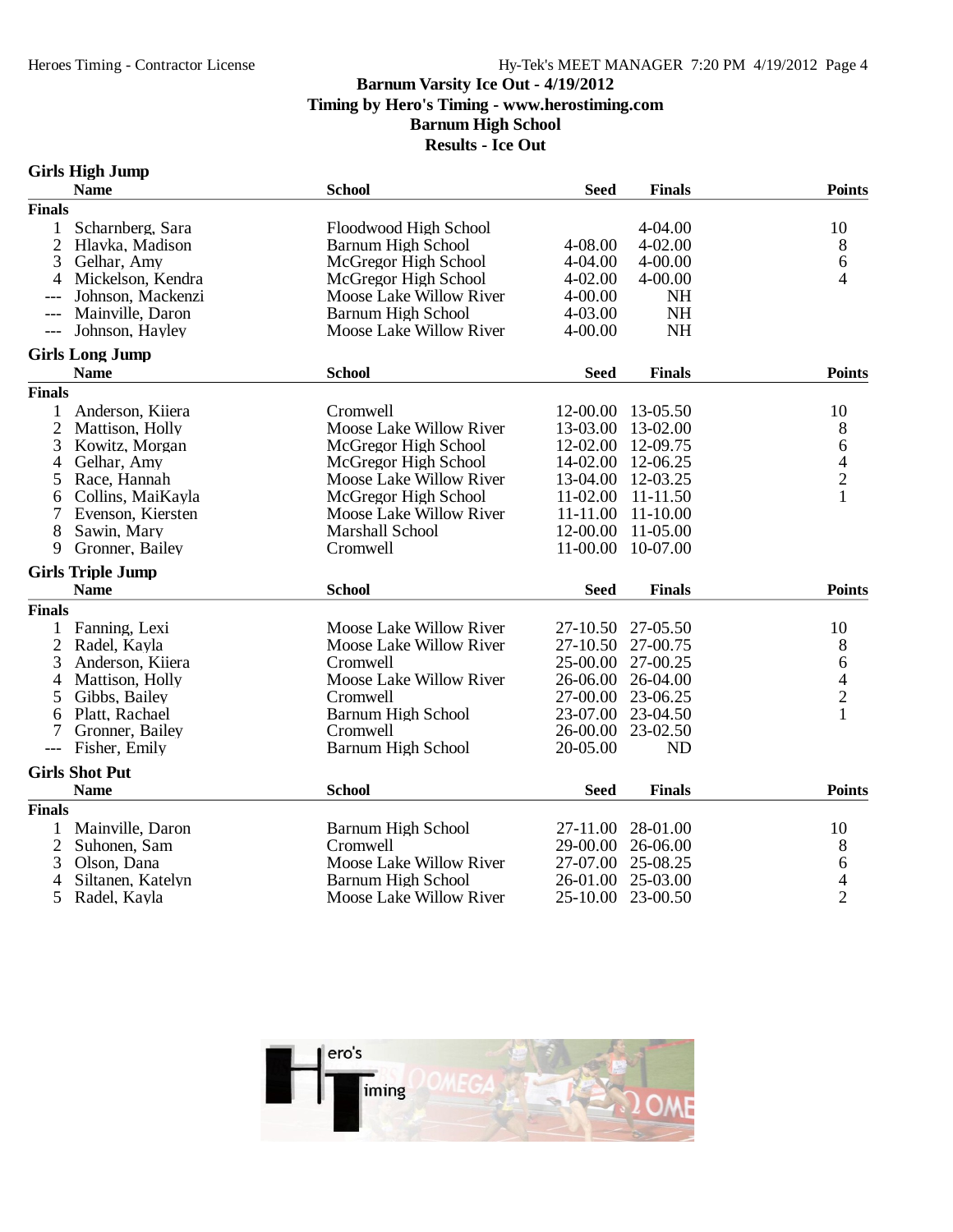|                | Finals  (Girls Shot Put)   |                           |             |               |                   |                |
|----------------|----------------------------|---------------------------|-------------|---------------|-------------------|----------------|
|                | <b>Name</b>                | <b>School</b>             | <b>Seed</b> | <b>Finals</b> |                   | <b>Points</b>  |
| 6              | Cahoon, Amber              | Cromwell                  | 23-00.00    | 22-03.50      |                   | 1              |
| 7              | Trotterchaude, Emily       | <b>Barnum High School</b> | 20-00.00    | 21-05.00      |                   |                |
| 8              | Arfman, Haley              | Floodwood High School     | 21-00.00    | 21-03.75      |                   |                |
| 9              | Race, Josephine            | Moose Lake Willow River   | 20-05.00    | 18-02.00      |                   |                |
|                | <b>Girls Discus Throw</b>  |                           |             |               |                   |                |
|                | <b>Name</b>                | <b>School</b>             | <b>Seed</b> | <b>Finals</b> |                   | <b>Points</b>  |
| <b>Finals</b>  |                            |                           |             |               |                   |                |
| 1              | Suhonen, Sam               | Cromwell                  | $90 - 00$   | 83-07         |                   | 10             |
| $\overline{2}$ | Scharnberg, Sara           | Floodwood High School     | $90 - 00$   | 79-09.50      |                   | $8\,$          |
| 3              | Mainville, Daron           | <b>Barnum High School</b> | 82-07       | $71 - 04$     |                   | $\sqrt{6}$     |
| 4              | Siltanen, Katelyn          | Barnum High School        | 62-09       | 63-00         |                   |                |
| 5              | Tardy, Baily               | Floodwood High School     | $60 - 00$   | 61-03.50      |                   | $\frac{4}{2}$  |
| 6              | Arfman, Haley              | Floodwood High School     | 60-00       | 57-04         |                   | 1              |
| 7              | Radel, Haley               | Moose Lake Willow River   | 51-08       | 48-10.25      |                   |                |
| 8              | Cahoon, Amber              | Cromwell                  | 50-00       | 48-03         |                   |                |
| 9              | Fisher, Emily              | <b>Barnum High School</b> | $40 - 00$   | 44-04         |                   |                |
| 10             | Radel, Kayla               | Moose Lake Willow River   | 50-08       | $41 - 11$     |                   |                |
| 11             | Race, Josephine            | Moose Lake Willow River   | $47 - 11$   | 41-04.50      |                   |                |
|                | <b>Boys 100 Meter Dash</b> |                           |             |               |                   |                |
|                | <b>Name</b>                | <b>School</b>             | <b>Seed</b> | <b>Finals</b> | H#                | <b>Points</b>  |
| <b>Finals</b>  |                            |                           |             |               |                   |                |
| 1              | Disterhaupt, Jake          | Moose Lake Willow River   | 11.10       | 11.77         | 1                 | 10             |
| 2              | Gelhar, Daniel             | McGregor High School      | 11.50       | 12.36         | 1                 | $8\,$          |
| 3              | Gassert, Christopher       | Moose Lake Willow River   | 11.80       | 12.51         | 1                 | 6              |
| 4              | Garcia, Max                | Cromwell                  | 11.90       | 12.67         | $\mathbf{1}$      | $\overline{4}$ |
| 5              | Pettersen, Josh            | Moose Lake Willow River   | 12.61       | 12.94         | 2                 | $\overline{c}$ |
| 6              | Shelgren, Cody             | Barnum High School        | 12.10       | 13.11         | $\mathbf{1}$      | $\mathbf{1}$   |
| 7              | Stephan, Jeremy            | <b>Marshall School</b>    | 12.60       | 13.24         | $\mathbf 1$       |                |
| 8              | Johnston, Curt             | Floodwood High School     | 12.90       | 13.25         |                   |                |
| 9              | Benidict, Jay              | Floodwood High School     | 13.10       | 13.71         |                   |                |
| 10             | Warpula, Eli               | Cromwell                  | 13.50       | 14.06         |                   |                |
| 11             | Buchanen, Corry            | <b>Barnum High School</b> | 13.60       | 14.20         |                   |                |
| 12             | Williams, Carter           | Marshall School           | 14.50       | 14.95         |                   |                |
| 13             | Welch, Mackinnon           | Floodwood High School     | 14.30       | 15.38         |                   |                |
| 14             | Oliver, Josh               | Cromwell                  | 13.50       | 16.11         | $22223$<br>$3323$ |                |
| 15             | Juntanen, Ryan             | <b>Barnum High School</b> |             | 17.37         |                   |                |

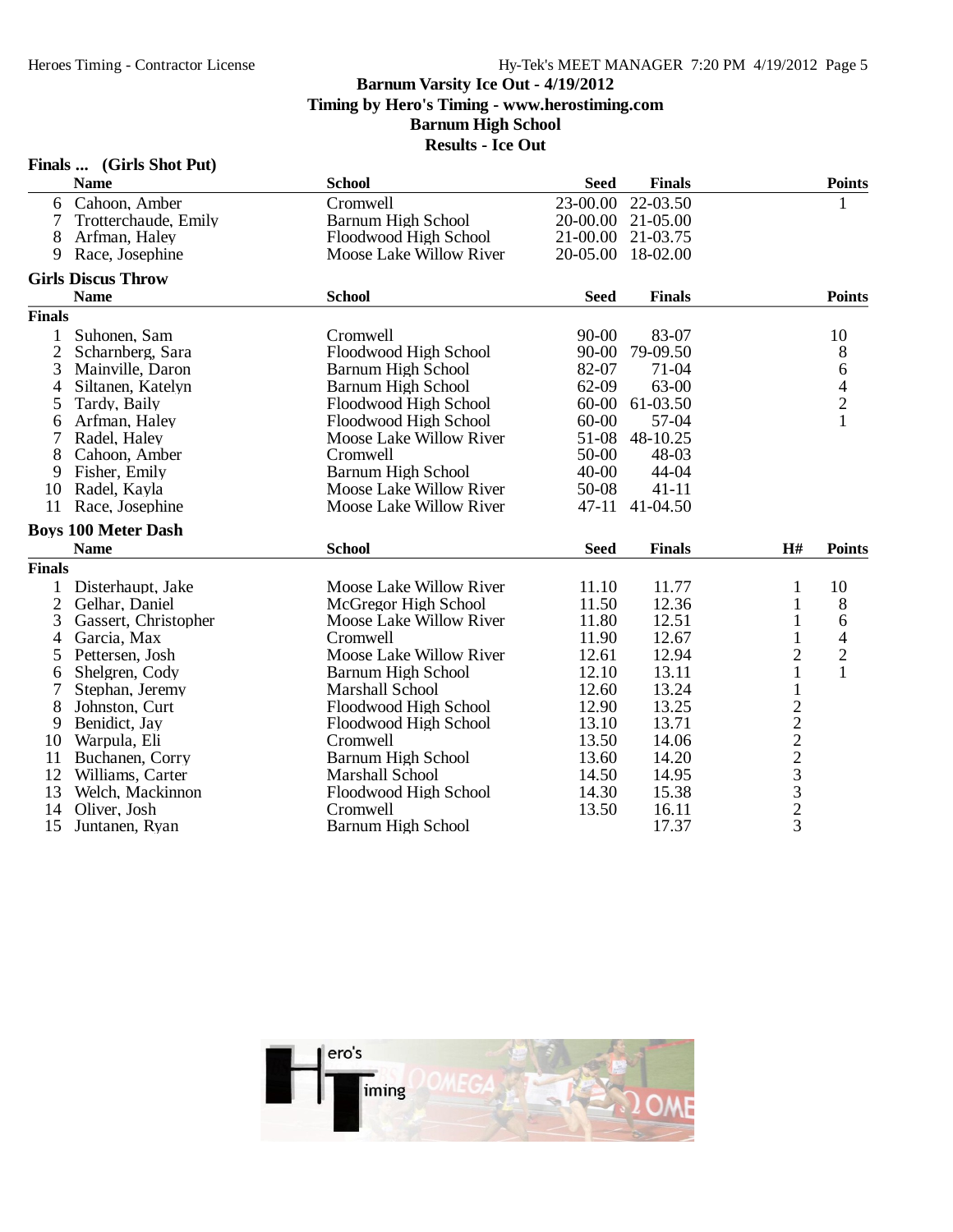# Hy-Tek's MEET MANAGER 7:20 PM 4/19/2012 Page 6

#### **Barnum Varsity Ice Out - 4/19/2012**

**Timing by Hero's Timing - www.herostiming.com**

**Barnum High School**

**Results - Ice Out**

#### **Boys 200 Meter Dash**

|                | <b>Name</b>                | <b>School</b>             | <b>Seed</b> | <b>Finals</b> | H#                                        | <b>Points</b>  |
|----------------|----------------------------|---------------------------|-------------|---------------|-------------------------------------------|----------------|
| <b>Finals</b>  |                            |                           |             |               |                                           |                |
| 1              | Cisar, Josh                | Moose Lake Willow River   | 23.11       | 23.42         | 1                                         | 10             |
| $\mathfrak{2}$ | Disterhaupt, Jake          | Moose Lake Willow River   | 23.65       | 23.81         | 1                                         | 8              |
| 3              | Gelhar, Daniel             | McGregor High School      | 24.10       | 24.57         | 1                                         | 6              |
| 4              | Shelgren, Cody             | <b>Barnum High School</b> | 25.87       | 26.26         | $\mathbf{1}$                              | $\overline{4}$ |
| 5              | Goltz, John                | Marshall School           | 25.00       | 26.38         | $\mathbf{1}$                              | $\overline{c}$ |
| 6              | Benidict, Jay              | Floodwood High School     | 26.40       | 26.90         | $\overline{c}$                            | $\mathbf{1}$   |
| 7              | Gassert, Michael           | Moose Lake Willow River   | 25.32       | 26.97         |                                           |                |
| 8              | Couture, Joe               | Cromwell                  | 26.20       | 27.14         | $\frac{1}{2}$ $\frac{2}{3}$ $\frac{3}{3}$ |                |
| 9              | Peterson, Zach             | <b>Barnum High School</b> | 26.30       | 27.23         |                                           |                |
| 10             | Johnson, Alex              | McGregor High School      | 26.60       | 27.25         |                                           |                |
| 11             | Oliver, Josh               | Cromwell                  | 27.80       | 27.91         |                                           |                |
| 12             | Hakamaki, Tyler            | Cromwell                  | 27.00       | 28.57         |                                           |                |
| 13             | Eliason, Josh              | Cromwell                  | 29.90       | 32.73         | $\overline{3}$                            |                |
|                | <b>Boys 400 Meter Dash</b> |                           |             |               |                                           |                |
|                | <b>Name</b>                | <b>School</b>             | <b>Seed</b> | <b>Finals</b> | H#                                        | <b>Points</b>  |
| <b>Finals</b>  |                            |                           |             |               |                                           |                |
| 1              | Cisar, Josh                | Moose Lake Willow River   | 52.51       | 51.62         | 1                                         | 10             |
| $\overline{2}$ | Disterhaupt, Jake          | Moose Lake Willow River   | 51.89       | 52.33         | 1                                         | 8              |
| 3              | Myrvold, Jason             | Floodwood High School     | 57.00       | 58.47         | 1                                         | 6              |
| 4              | Martins, Luiz              | Cromwell                  | 57.80       | 59.70         | $\mathbf{1}$                              | 4              |
| 5              | Ryan, Andrew               | Marshall School           | 58.30       | 1:00.03       | $\mathbf{1}$                              | $\overline{c}$ |
| 6              | Quian, Eric                | Marshall School           | 59.00       | 1:00.94       |                                           | $\mathbf{1}$   |
| 7              | Greene, Jesse              | Barnum High School        | 1:05.00     | 1:02.08       |                                           |                |
| 8              | Johnson, Alex              | McGregor High School      | 59.90       | 1:04.13       |                                           |                |
| 9              | Warpula, Eli               | Cromwell                  | 1:01.40     | 1:04.49       |                                           |                |
| 10             | Johnson, Jason             | <b>Barnum High School</b> | 1:03.70     | 1:07.25       |                                           |                |
| 11             | Britton, Justin            | Cromwell                  | 1:04.40     | 1:09.57       | $22222$<br>$222$                          |                |
|                |                            |                           |             |               |                                           |                |
|                | <b>Boys 800 Meter Run</b>  |                           |             |               |                                           |                |
|                | <b>Name</b>                | <b>School</b>             | <b>Seed</b> | <b>Finals</b> |                                           | <b>Points</b>  |
| <b>Finals</b>  |                            |                           |             |               |                                           |                |
|                | Moonen, Ben                | Moose Lake Willow River   | 2:07.00     | 2:09.54       |                                           | 10             |
| $\overline{2}$ | Guitierrez, Joey           | Marshall School           | 2:10.00     | 2:16.11       |                                           | 8              |
| 3              | Hodge, Joe                 | Marshall School           | 2:32.00     | 2:25.64       |                                           | 6              |
| 4              | Johnson, Nick              | Marshall School           | 2:30.00     | 2:32.86       |                                           | $\frac{4}{2}$  |
| 5              | Strelnieks, Sawyer         | Cromwell                  | 2:45.00     | 2:33.19       |                                           |                |
| 6              | Mikrot, Andrew             | Moose Lake Willow River   | 2:28.46     | 2:33.53       |                                           | $\overline{1}$ |
| 7              | Karsky, Tyler              | Moose Lake Willow River   | 2:30.31     | 2:37.62       |                                           |                |
| 8              | Hanson, Casey              | Marshall School           | 2:48.00     | 2:43.89       |                                           |                |

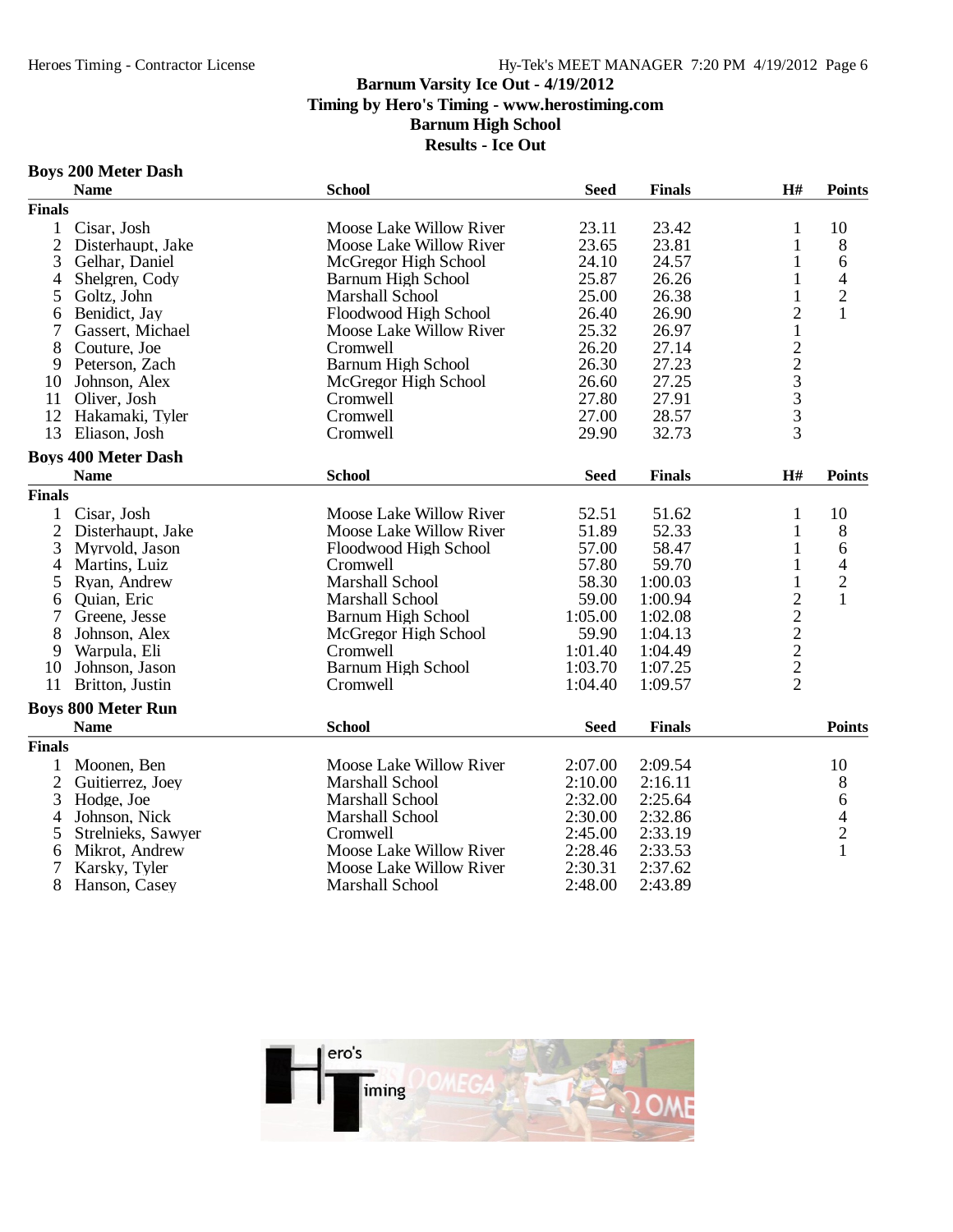|                | Finals  (Boys 800 Meter Run)  |                           |             |               |                                            |
|----------------|-------------------------------|---------------------------|-------------|---------------|--------------------------------------------|
|                | <b>Name</b>                   | <b>School</b>             | <b>Seed</b> | <b>Finals</b> | <b>Points</b>                              |
| 9              | Nelson, Jacob                 | <b>Barnum High School</b> | 2:42.50     | 2:46.87       |                                            |
| 10             | Kim, YoungRok                 | <b>Barnum High School</b> | 3:15.00     | 2:47.90       |                                            |
| 11             | Larson, Brent                 | Marshall School           | 3:00.00     | 2:56.83       |                                            |
| 12             | Olson, Christian              | Marshall School           | 3:11.00     | 3:08.52       |                                            |
| 13             | Saarela, Kyle                 | <b>Barnum High School</b> | 2:51.00     | 3:09.33       |                                            |
|                | <b>Boys 1600 Meter Run</b>    |                           |             |               |                                            |
|                | <b>Name</b>                   | <b>School</b>             | <b>Seed</b> | <b>Finals</b> | <b>Points</b>                              |
| <b>Finals</b>  |                               |                           |             |               |                                            |
| $\mathbf{1}$   | Koenig, Nick                  | Cromwell                  | 5:12.00     | 5:00.37       | 10                                         |
| $\overline{c}$ | Hutar, Jared                  | Cromwell                  | 5:05.00     | 5:04.48       | 8                                          |
| 3              | Johnson, DJ                   | Moose Lake Willow River   | 5:37.00     | 5:34.93       | 6                                          |
| 4              | Johnson, Nick                 | <b>Marshall School</b>    | 5:49.00     | 5:42.79       |                                            |
| 5              | Troidl, Konstantin            | <b>Barnum High School</b> | 5:29.00     | 5:44.98       | $\begin{array}{c} 4 \\ 2 \\ 1 \end{array}$ |
| 6              | Karsky, Tyler                 | Moose Lake Willow River   | 5:45.02     | 5:45.06       |                                            |
| 7              | Hanlon, Pentti                | Marshall School           | 5:49.00     | 5:45.98       |                                            |
| 8              | Denton, Dan                   | Cromwell                  | 5:50.00     | 5:53.87       |                                            |
| 9              | Bustrak, Joe                  | Moose Lake Willow River   |             | 6:01.37       |                                            |
| 10             | Belsito, Tony                 | Marshall School           | 5:48.00     | 6:07.98       |                                            |
| 11             | Fistere, Nick                 | McGregor High School      | 6:24.00     | 6:11.02       |                                            |
| 12             | Jarocki, Christopher          | Marshall School           | 6:16.00     | 6:13.71       |                                            |
| 13             | Larson, Brent                 | Marshall School           | 6:26.00     | 6:28.78       |                                            |
| 14             | Olson, Christian              | Marshall School           | 6:52.00     | 6:51.57       |                                            |
|                | <b>Boys 3200 Meter Run</b>    |                           |             |               |                                            |
|                | <b>Name</b>                   | <b>School</b>             | <b>Seed</b> | <b>Finals</b> | <b>Points</b>                              |
| <b>Finals</b>  |                               |                           |             |               |                                            |
| $\mathbf{1}$   | Koening, Nick                 | Cromwell                  | 10:50.00    | 10:59.28      | 10                                         |
| $\overline{2}$ | Pfisthner, Austin             | Cromwell                  | 11:10.00    | 11:25.04      | 8                                          |
| 3              | Johnson, DJ                   | Moose Lake Willow River   | 12:12.10    | 11:46.73      | 6                                          |
| 4              | Bustrak, Joe                  | Moose Lake Willow River   | 12:32.21    | 12:36.19      |                                            |
| 5              | Hibke, Ethan                  | Moose Lake Willow River   | 12:33.11    | 12:40.82      | $\frac{4}{2}$                              |
| 6              | Fistere, Nick                 | McGregor High School      | 13:30.00    | 13:06.96      | $\mathbf{1}$                               |
| 7              | Jarocki, Christopher          | Marshall School           | 12:30.00    | 14:10.02      |                                            |
| 8              | Belsito, Joe                  | Marshall School           | 12:44.00    | 15:35.58      |                                            |
|                | <b>Boys 110 Meter Hurdles</b> |                           |             |               |                                            |
|                | <b>Name</b>                   | <b>School</b>             | <b>Seed</b> | <b>Finals</b> | <b>Points</b>                              |
| <b>Finals</b>  |                               |                           |             |               |                                            |
| $\mathbf{1}$   | Pender, Michael               | Moose Lake Willow River   | 17.68       | 17.67         | 10                                         |
| $\overline{2}$ | Utecht, Dylan                 | Floodwood High School     | 19.90       | 21.41         | 8                                          |
| 3              | Olson, Dick                   | Cromwell                  | 21.40       | 22.19         | 6                                          |

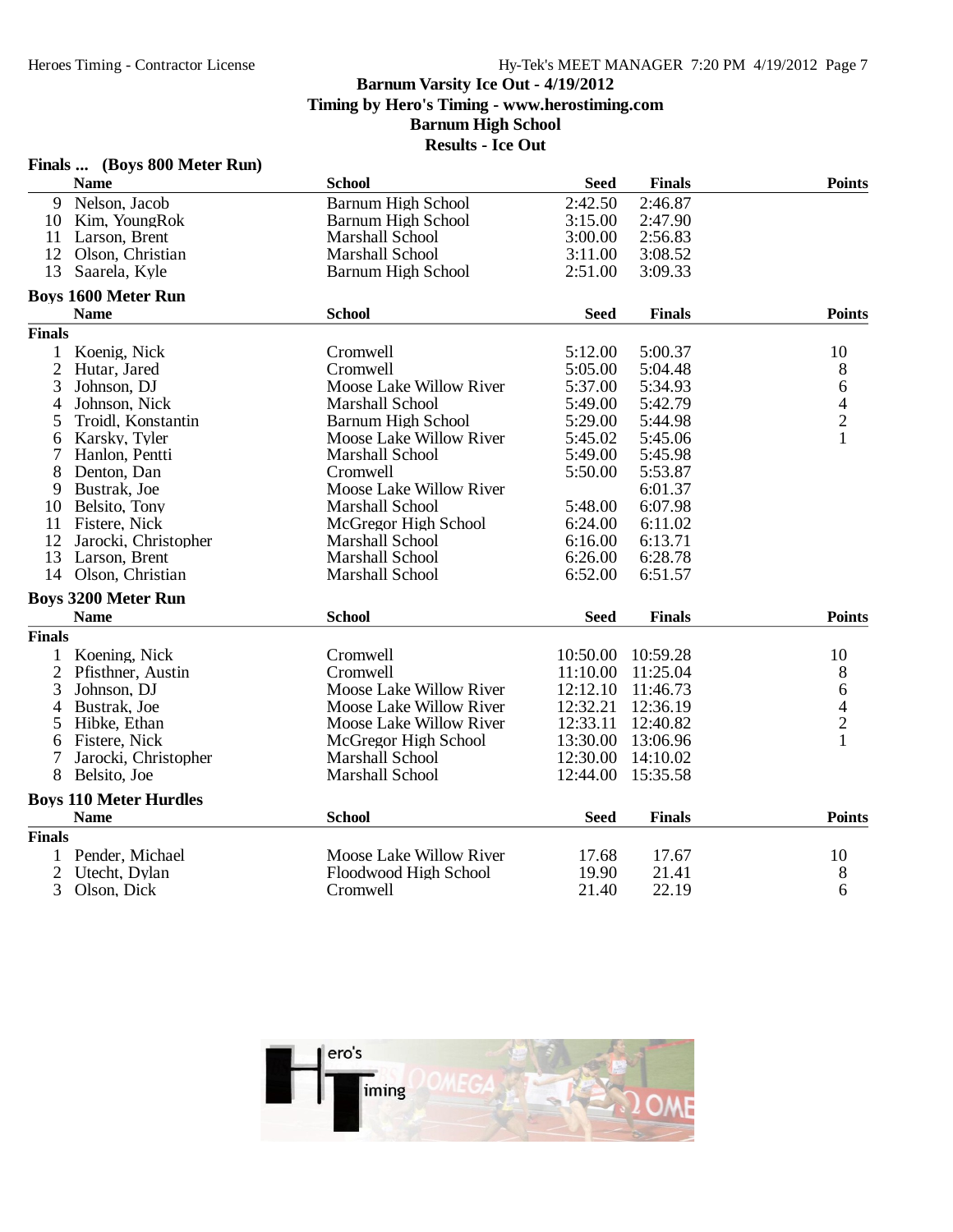| <b>School</b><br><b>Points</b><br><b>Name</b><br><b>Seed</b><br><b>Finals</b><br>4 Krezowski, Jake<br>Cromwell<br>22.00<br>24.72<br>$\overline{\mathcal{L}}$<br>$\overline{2}$<br><b>Barnum High School</b><br>Vogt, Paul<br>24.30<br>25.14<br>5<br><b>Boys 300 Meter Hurdles</b><br><b>School</b><br><b>Seed</b><br><b>Finals</b><br>H#<br><b>Points</b><br><b>Name</b><br><b>Finals</b><br><b>Moose Lake Willow River</b><br>44.70<br>$\mathbf{1}$<br>Pender, Michael<br>43.97<br>10<br>1<br>$\mathfrak{2}$<br>Moose Lake Willow River<br>49.25<br>8<br>Coil, Isaac<br>48.11<br>1<br>6<br>Olson, Dick<br>49.00<br>1<br>3<br>Cromwell<br>49.63<br>1<br>$\overline{4}$<br>Utecht, Dylan<br>Floodwood High School<br>50.10<br>51.23<br>4<br>$\overline{c}$<br>53.00<br>52.24<br>1<br>Timonen, Skylar<br>Barnum High School<br>5<br>$\overline{2}$<br>$\mathbf{1}$<br>Moose Lake Willow River<br>53.34<br>Mohelsky, Gage<br>6<br>52.50<br>$\mathbf{1}$<br>53.96<br>7<br>Rauvola, Hunter<br>Cromwell<br>$\mathbf{1}$<br>8<br>55.70<br>58.40<br>Krezowski, Jake<br>Cromwell<br>$\overline{c}$<br>Casey, Eli<br><b>Barnum High School</b><br>59.80<br>1:01.43<br>9<br>$\overline{2}$<br>Shelgren, Parker<br><b>Barnum High School</b><br>1:03.54<br>10<br>1:02.10<br><b>Boys 4x100 Meter Relay</b><br><b>Relay</b><br><b>Team</b><br><b>Seed</b><br><b>Finals</b><br><b>Points</b><br><b>Finals</b><br>Moose Lake Willow River<br>48.52<br>10<br>49.48<br>A<br>48.80<br>$\overline{2}$<br>Cromwell<br>50.92<br>8<br>A<br>58.70<br>3<br>Cromwell<br>B<br>59.87<br>1:03.70<br>4 Barnum High School<br>1:02.16<br>A<br>6<br><b>Boys 4x200 Meter Relay</b><br><b>Relay</b><br><b>Points</b><br><b>Team</b><br><b>Seed</b><br><b>Finals</b><br><b>Finals</b><br><b>Marshall School</b><br>1:45.00<br>1:45.11<br>10<br>$\mathbf{1}$<br>A<br>$\mathfrak{2}$<br>Cromwell<br>1:45.93<br>1:44.00<br>8<br>A<br><b>Barnum High School</b><br>3<br>2:03.00<br>2:09.81<br>6<br>A<br>Floodwood High School<br>1:42.00<br><b>DQ</b><br>A<br>Moose Lake Willow River<br>1:40.78<br>D <sub>O</sub><br>A<br>$---$<br><b>Boys 4x400 Meter Relay</b><br><b>Points</b><br><b>Team</b><br><b>Relay</b><br><b>Seed</b><br><b>Finals</b><br><b>Finals</b><br><b>Marshall School</b><br>3:55.00<br>3:56.32<br>10<br>1<br>A<br>3:58.20<br>$\overline{2}$<br>Moose Lake Willow River<br>3:41.25<br>8<br>A<br>Cromwell<br>3:55.00<br>4:02.52<br>3<br>6<br>A<br><b>Barnum High School</b><br>4:08.90<br>4<br>4:05.17<br>4<br>A<br>$\bf{B}$<br>5<br>4:30.00<br>4:40.81<br>Cromwell | Finals  (Boys 110 Meter Hurdles) |  |  |  |
|------------------------------------------------------------------------------------------------------------------------------------------------------------------------------------------------------------------------------------------------------------------------------------------------------------------------------------------------------------------------------------------------------------------------------------------------------------------------------------------------------------------------------------------------------------------------------------------------------------------------------------------------------------------------------------------------------------------------------------------------------------------------------------------------------------------------------------------------------------------------------------------------------------------------------------------------------------------------------------------------------------------------------------------------------------------------------------------------------------------------------------------------------------------------------------------------------------------------------------------------------------------------------------------------------------------------------------------------------------------------------------------------------------------------------------------------------------------------------------------------------------------------------------------------------------------------------------------------------------------------------------------------------------------------------------------------------------------------------------------------------------------------------------------------------------------------------------------------------------------------------------------------------------------------------------------------------------------------------------------------------------------------------------------------------------------------------------------------------------------------------------------------------------------------------------------------------------------------------------------------------------------------------------------------------------------------------------------------------------------------------------------------------------------------------------------------------------------------------------------------------------------------------------------------|----------------------------------|--|--|--|
|                                                                                                                                                                                                                                                                                                                                                                                                                                                                                                                                                                                                                                                                                                                                                                                                                                                                                                                                                                                                                                                                                                                                                                                                                                                                                                                                                                                                                                                                                                                                                                                                                                                                                                                                                                                                                                                                                                                                                                                                                                                                                                                                                                                                                                                                                                                                                                                                                                                                                                                                                |                                  |  |  |  |
|                                                                                                                                                                                                                                                                                                                                                                                                                                                                                                                                                                                                                                                                                                                                                                                                                                                                                                                                                                                                                                                                                                                                                                                                                                                                                                                                                                                                                                                                                                                                                                                                                                                                                                                                                                                                                                                                                                                                                                                                                                                                                                                                                                                                                                                                                                                                                                                                                                                                                                                                                |                                  |  |  |  |
|                                                                                                                                                                                                                                                                                                                                                                                                                                                                                                                                                                                                                                                                                                                                                                                                                                                                                                                                                                                                                                                                                                                                                                                                                                                                                                                                                                                                                                                                                                                                                                                                                                                                                                                                                                                                                                                                                                                                                                                                                                                                                                                                                                                                                                                                                                                                                                                                                                                                                                                                                |                                  |  |  |  |
|                                                                                                                                                                                                                                                                                                                                                                                                                                                                                                                                                                                                                                                                                                                                                                                                                                                                                                                                                                                                                                                                                                                                                                                                                                                                                                                                                                                                                                                                                                                                                                                                                                                                                                                                                                                                                                                                                                                                                                                                                                                                                                                                                                                                                                                                                                                                                                                                                                                                                                                                                |                                  |  |  |  |
|                                                                                                                                                                                                                                                                                                                                                                                                                                                                                                                                                                                                                                                                                                                                                                                                                                                                                                                                                                                                                                                                                                                                                                                                                                                                                                                                                                                                                                                                                                                                                                                                                                                                                                                                                                                                                                                                                                                                                                                                                                                                                                                                                                                                                                                                                                                                                                                                                                                                                                                                                |                                  |  |  |  |
|                                                                                                                                                                                                                                                                                                                                                                                                                                                                                                                                                                                                                                                                                                                                                                                                                                                                                                                                                                                                                                                                                                                                                                                                                                                                                                                                                                                                                                                                                                                                                                                                                                                                                                                                                                                                                                                                                                                                                                                                                                                                                                                                                                                                                                                                                                                                                                                                                                                                                                                                                |                                  |  |  |  |
|                                                                                                                                                                                                                                                                                                                                                                                                                                                                                                                                                                                                                                                                                                                                                                                                                                                                                                                                                                                                                                                                                                                                                                                                                                                                                                                                                                                                                                                                                                                                                                                                                                                                                                                                                                                                                                                                                                                                                                                                                                                                                                                                                                                                                                                                                                                                                                                                                                                                                                                                                |                                  |  |  |  |
|                                                                                                                                                                                                                                                                                                                                                                                                                                                                                                                                                                                                                                                                                                                                                                                                                                                                                                                                                                                                                                                                                                                                                                                                                                                                                                                                                                                                                                                                                                                                                                                                                                                                                                                                                                                                                                                                                                                                                                                                                                                                                                                                                                                                                                                                                                                                                                                                                                                                                                                                                |                                  |  |  |  |
|                                                                                                                                                                                                                                                                                                                                                                                                                                                                                                                                                                                                                                                                                                                                                                                                                                                                                                                                                                                                                                                                                                                                                                                                                                                                                                                                                                                                                                                                                                                                                                                                                                                                                                                                                                                                                                                                                                                                                                                                                                                                                                                                                                                                                                                                                                                                                                                                                                                                                                                                                |                                  |  |  |  |
|                                                                                                                                                                                                                                                                                                                                                                                                                                                                                                                                                                                                                                                                                                                                                                                                                                                                                                                                                                                                                                                                                                                                                                                                                                                                                                                                                                                                                                                                                                                                                                                                                                                                                                                                                                                                                                                                                                                                                                                                                                                                                                                                                                                                                                                                                                                                                                                                                                                                                                                                                |                                  |  |  |  |
|                                                                                                                                                                                                                                                                                                                                                                                                                                                                                                                                                                                                                                                                                                                                                                                                                                                                                                                                                                                                                                                                                                                                                                                                                                                                                                                                                                                                                                                                                                                                                                                                                                                                                                                                                                                                                                                                                                                                                                                                                                                                                                                                                                                                                                                                                                                                                                                                                                                                                                                                                |                                  |  |  |  |
|                                                                                                                                                                                                                                                                                                                                                                                                                                                                                                                                                                                                                                                                                                                                                                                                                                                                                                                                                                                                                                                                                                                                                                                                                                                                                                                                                                                                                                                                                                                                                                                                                                                                                                                                                                                                                                                                                                                                                                                                                                                                                                                                                                                                                                                                                                                                                                                                                                                                                                                                                |                                  |  |  |  |
|                                                                                                                                                                                                                                                                                                                                                                                                                                                                                                                                                                                                                                                                                                                                                                                                                                                                                                                                                                                                                                                                                                                                                                                                                                                                                                                                                                                                                                                                                                                                                                                                                                                                                                                                                                                                                                                                                                                                                                                                                                                                                                                                                                                                                                                                                                                                                                                                                                                                                                                                                |                                  |  |  |  |
|                                                                                                                                                                                                                                                                                                                                                                                                                                                                                                                                                                                                                                                                                                                                                                                                                                                                                                                                                                                                                                                                                                                                                                                                                                                                                                                                                                                                                                                                                                                                                                                                                                                                                                                                                                                                                                                                                                                                                                                                                                                                                                                                                                                                                                                                                                                                                                                                                                                                                                                                                |                                  |  |  |  |
|                                                                                                                                                                                                                                                                                                                                                                                                                                                                                                                                                                                                                                                                                                                                                                                                                                                                                                                                                                                                                                                                                                                                                                                                                                                                                                                                                                                                                                                                                                                                                                                                                                                                                                                                                                                                                                                                                                                                                                                                                                                                                                                                                                                                                                                                                                                                                                                                                                                                                                                                                |                                  |  |  |  |
|                                                                                                                                                                                                                                                                                                                                                                                                                                                                                                                                                                                                                                                                                                                                                                                                                                                                                                                                                                                                                                                                                                                                                                                                                                                                                                                                                                                                                                                                                                                                                                                                                                                                                                                                                                                                                                                                                                                                                                                                                                                                                                                                                                                                                                                                                                                                                                                                                                                                                                                                                |                                  |  |  |  |
|                                                                                                                                                                                                                                                                                                                                                                                                                                                                                                                                                                                                                                                                                                                                                                                                                                                                                                                                                                                                                                                                                                                                                                                                                                                                                                                                                                                                                                                                                                                                                                                                                                                                                                                                                                                                                                                                                                                                                                                                                                                                                                                                                                                                                                                                                                                                                                                                                                                                                                                                                |                                  |  |  |  |
|                                                                                                                                                                                                                                                                                                                                                                                                                                                                                                                                                                                                                                                                                                                                                                                                                                                                                                                                                                                                                                                                                                                                                                                                                                                                                                                                                                                                                                                                                                                                                                                                                                                                                                                                                                                                                                                                                                                                                                                                                                                                                                                                                                                                                                                                                                                                                                                                                                                                                                                                                |                                  |  |  |  |
|                                                                                                                                                                                                                                                                                                                                                                                                                                                                                                                                                                                                                                                                                                                                                                                                                                                                                                                                                                                                                                                                                                                                                                                                                                                                                                                                                                                                                                                                                                                                                                                                                                                                                                                                                                                                                                                                                                                                                                                                                                                                                                                                                                                                                                                                                                                                                                                                                                                                                                                                                |                                  |  |  |  |
|                                                                                                                                                                                                                                                                                                                                                                                                                                                                                                                                                                                                                                                                                                                                                                                                                                                                                                                                                                                                                                                                                                                                                                                                                                                                                                                                                                                                                                                                                                                                                                                                                                                                                                                                                                                                                                                                                                                                                                                                                                                                                                                                                                                                                                                                                                                                                                                                                                                                                                                                                |                                  |  |  |  |
|                                                                                                                                                                                                                                                                                                                                                                                                                                                                                                                                                                                                                                                                                                                                                                                                                                                                                                                                                                                                                                                                                                                                                                                                                                                                                                                                                                                                                                                                                                                                                                                                                                                                                                                                                                                                                                                                                                                                                                                                                                                                                                                                                                                                                                                                                                                                                                                                                                                                                                                                                |                                  |  |  |  |
|                                                                                                                                                                                                                                                                                                                                                                                                                                                                                                                                                                                                                                                                                                                                                                                                                                                                                                                                                                                                                                                                                                                                                                                                                                                                                                                                                                                                                                                                                                                                                                                                                                                                                                                                                                                                                                                                                                                                                                                                                                                                                                                                                                                                                                                                                                                                                                                                                                                                                                                                                |                                  |  |  |  |
|                                                                                                                                                                                                                                                                                                                                                                                                                                                                                                                                                                                                                                                                                                                                                                                                                                                                                                                                                                                                                                                                                                                                                                                                                                                                                                                                                                                                                                                                                                                                                                                                                                                                                                                                                                                                                                                                                                                                                                                                                                                                                                                                                                                                                                                                                                                                                                                                                                                                                                                                                |                                  |  |  |  |
|                                                                                                                                                                                                                                                                                                                                                                                                                                                                                                                                                                                                                                                                                                                                                                                                                                                                                                                                                                                                                                                                                                                                                                                                                                                                                                                                                                                                                                                                                                                                                                                                                                                                                                                                                                                                                                                                                                                                                                                                                                                                                                                                                                                                                                                                                                                                                                                                                                                                                                                                                |                                  |  |  |  |
|                                                                                                                                                                                                                                                                                                                                                                                                                                                                                                                                                                                                                                                                                                                                                                                                                                                                                                                                                                                                                                                                                                                                                                                                                                                                                                                                                                                                                                                                                                                                                                                                                                                                                                                                                                                                                                                                                                                                                                                                                                                                                                                                                                                                                                                                                                                                                                                                                                                                                                                                                |                                  |  |  |  |
|                                                                                                                                                                                                                                                                                                                                                                                                                                                                                                                                                                                                                                                                                                                                                                                                                                                                                                                                                                                                                                                                                                                                                                                                                                                                                                                                                                                                                                                                                                                                                                                                                                                                                                                                                                                                                                                                                                                                                                                                                                                                                                                                                                                                                                                                                                                                                                                                                                                                                                                                                |                                  |  |  |  |
|                                                                                                                                                                                                                                                                                                                                                                                                                                                                                                                                                                                                                                                                                                                                                                                                                                                                                                                                                                                                                                                                                                                                                                                                                                                                                                                                                                                                                                                                                                                                                                                                                                                                                                                                                                                                                                                                                                                                                                                                                                                                                                                                                                                                                                                                                                                                                                                                                                                                                                                                                |                                  |  |  |  |
|                                                                                                                                                                                                                                                                                                                                                                                                                                                                                                                                                                                                                                                                                                                                                                                                                                                                                                                                                                                                                                                                                                                                                                                                                                                                                                                                                                                                                                                                                                                                                                                                                                                                                                                                                                                                                                                                                                                                                                                                                                                                                                                                                                                                                                                                                                                                                                                                                                                                                                                                                |                                  |  |  |  |
|                                                                                                                                                                                                                                                                                                                                                                                                                                                                                                                                                                                                                                                                                                                                                                                                                                                                                                                                                                                                                                                                                                                                                                                                                                                                                                                                                                                                                                                                                                                                                                                                                                                                                                                                                                                                                                                                                                                                                                                                                                                                                                                                                                                                                                                                                                                                                                                                                                                                                                                                                |                                  |  |  |  |
|                                                                                                                                                                                                                                                                                                                                                                                                                                                                                                                                                                                                                                                                                                                                                                                                                                                                                                                                                                                                                                                                                                                                                                                                                                                                                                                                                                                                                                                                                                                                                                                                                                                                                                                                                                                                                                                                                                                                                                                                                                                                                                                                                                                                                                                                                                                                                                                                                                                                                                                                                |                                  |  |  |  |
|                                                                                                                                                                                                                                                                                                                                                                                                                                                                                                                                                                                                                                                                                                                                                                                                                                                                                                                                                                                                                                                                                                                                                                                                                                                                                                                                                                                                                                                                                                                                                                                                                                                                                                                                                                                                                                                                                                                                                                                                                                                                                                                                                                                                                                                                                                                                                                                                                                                                                                                                                |                                  |  |  |  |
|                                                                                                                                                                                                                                                                                                                                                                                                                                                                                                                                                                                                                                                                                                                                                                                                                                                                                                                                                                                                                                                                                                                                                                                                                                                                                                                                                                                                                                                                                                                                                                                                                                                                                                                                                                                                                                                                                                                                                                                                                                                                                                                                                                                                                                                                                                                                                                                                                                                                                                                                                |                                  |  |  |  |
|                                                                                                                                                                                                                                                                                                                                                                                                                                                                                                                                                                                                                                                                                                                                                                                                                                                                                                                                                                                                                                                                                                                                                                                                                                                                                                                                                                                                                                                                                                                                                                                                                                                                                                                                                                                                                                                                                                                                                                                                                                                                                                                                                                                                                                                                                                                                                                                                                                                                                                                                                |                                  |  |  |  |
|                                                                                                                                                                                                                                                                                                                                                                                                                                                                                                                                                                                                                                                                                                                                                                                                                                                                                                                                                                                                                                                                                                                                                                                                                                                                                                                                                                                                                                                                                                                                                                                                                                                                                                                                                                                                                                                                                                                                                                                                                                                                                                                                                                                                                                                                                                                                                                                                                                                                                                                                                |                                  |  |  |  |
|                                                                                                                                                                                                                                                                                                                                                                                                                                                                                                                                                                                                                                                                                                                                                                                                                                                                                                                                                                                                                                                                                                                                                                                                                                                                                                                                                                                                                                                                                                                                                                                                                                                                                                                                                                                                                                                                                                                                                                                                                                                                                                                                                                                                                                                                                                                                                                                                                                                                                                                                                |                                  |  |  |  |
|                                                                                                                                                                                                                                                                                                                                                                                                                                                                                                                                                                                                                                                                                                                                                                                                                                                                                                                                                                                                                                                                                                                                                                                                                                                                                                                                                                                                                                                                                                                                                                                                                                                                                                                                                                                                                                                                                                                                                                                                                                                                                                                                                                                                                                                                                                                                                                                                                                                                                                                                                |                                  |  |  |  |
|                                                                                                                                                                                                                                                                                                                                                                                                                                                                                                                                                                                                                                                                                                                                                                                                                                                                                                                                                                                                                                                                                                                                                                                                                                                                                                                                                                                                                                                                                                                                                                                                                                                                                                                                                                                                                                                                                                                                                                                                                                                                                                                                                                                                                                                                                                                                                                                                                                                                                                                                                |                                  |  |  |  |
|                                                                                                                                                                                                                                                                                                                                                                                                                                                                                                                                                                                                                                                                                                                                                                                                                                                                                                                                                                                                                                                                                                                                                                                                                                                                                                                                                                                                                                                                                                                                                                                                                                                                                                                                                                                                                                                                                                                                                                                                                                                                                                                                                                                                                                                                                                                                                                                                                                                                                                                                                |                                  |  |  |  |
|                                                                                                                                                                                                                                                                                                                                                                                                                                                                                                                                                                                                                                                                                                                                                                                                                                                                                                                                                                                                                                                                                                                                                                                                                                                                                                                                                                                                                                                                                                                                                                                                                                                                                                                                                                                                                                                                                                                                                                                                                                                                                                                                                                                                                                                                                                                                                                                                                                                                                                                                                |                                  |  |  |  |

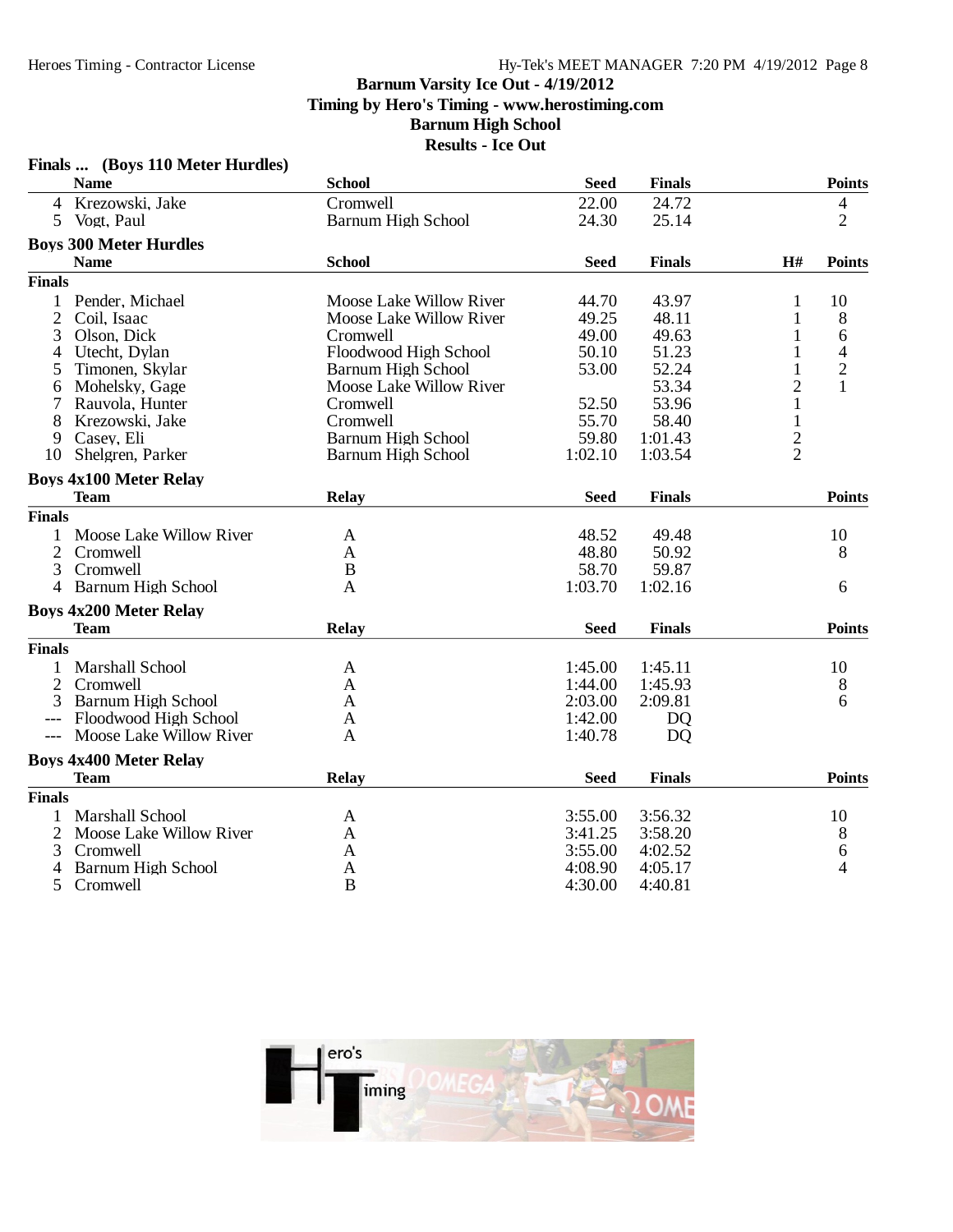### **Boys 4x800 Meter Relay**

|                | <b>Team</b>             | <b>Relay</b>              | <b>Seed</b>  | <b>Finals</b>     | <b>Points</b>                              |
|----------------|-------------------------|---------------------------|--------------|-------------------|--------------------------------------------|
| <b>Finals</b>  |                         |                           |              |                   |                                            |
|                | Moose Lake Willow River | $\mathbf{A}$              | 10:01.21     | 9:51.04           | 10                                         |
| $\overline{2}$ | Cromwell                | A                         | 11:00.00     | 10:01.35          | 8                                          |
| 3              | Marshall School         | $\mathbf{A}$              | 9:40.00      | 10:15.81          | 6                                          |
|                | <b>Boys High Jump</b>   |                           |              |                   |                                            |
|                | <b>Name</b>             | <b>School</b>             | <b>Seed</b>  | <b>Finals</b>     | <b>Points</b>                              |
| <b>Finals</b>  |                         |                           |              |                   |                                            |
| 1              | Disterhaupt, Jake       | Moose Lake Willow River   | 5-09.00      | $5 - 10.00$       | 10                                         |
| $\mathfrak{2}$ | Pender, Michael         | Moose Lake Willow River   |              | 5-02.00           | 7                                          |
| 2              | Gelhar, Daniel          | McGregor High School      | 5-04.00      | 5-02.00           | $\overline{7}$                             |
| 4              | Pfisthner, Austin       | Cromwell                  | 5-03.00      | 5-02.00           | $\overline{\mathcal{A}}$                   |
| $---$          | Johnson, Alex           | McGregor High School      | 5-00.00      | <b>NH</b>         |                                            |
| $---$          | Timonen, Skylar         | Barnum High School        | 5-02.00      | <b>NH</b>         |                                            |
| $---$          | Greene, Jesse           | Barnum High School        | 5-00.00      | <b>NH</b>         |                                            |
| $---$          | Mohelsky, Gage          | Moose Lake Willow River   | 5-02.00      | <b>NH</b>         |                                            |
|                | <b>Boys Long Jump</b>   |                           |              |                   |                                            |
|                | <b>Name</b>             | <b>School</b>             | <b>Seed</b>  | <b>Finals</b>     | <b>Points</b>                              |
| <b>Finals</b>  |                         |                           |              |                   |                                            |
| 1              | Miklansic, Eric         | Marshall School           | 21-06.00     | 20-02.50          | 10                                         |
| $\overline{2}$ | Gelhar, Daniel          | McGregor High School      | 18-06.00     | 18-00.00          | 8                                          |
| 3              | Timonen, Skylar         | Barnum High School        | 17-10.00     | $16-10.00$        | 6                                          |
| 4              | Rauvola, Hunter         | Cromwell                  | 16-07.00     | 16-08.50          |                                            |
| 5              | Spicer, Asa             | Moose Lake Willow River   | 16-00.00     | 16-08.50          | $\begin{array}{c} 4 \\ 2 \\ 1 \end{array}$ |
| 6              | Coil, Isaac             | Moose Lake Willow River   | 18-05.00     | 16-03.50          |                                            |
| 7              | Gassert, Christopher    | Moose Lake Willow River   | 18-00.00     | 16-02.50          |                                            |
| 8              | Belsito, Tony           | Marshall School           | 15-05.00     | 16-01.75          |                                            |
| 9              | Quian, Eric             | Marshall School           | $16 - 10.00$ | 16-00.50          |                                            |
| 10             | Johnson, Alex           | McGregor High School      |              | 17-02.00 15-08.00 |                                            |
| 11             | Farrell, Cody           | Floodwood High School     | 17-00.00     | 15-04.25          |                                            |
| 12             | Utecht, Dylan           | Floodwood High School     | 15-00.00     | 14-10.75          |                                            |
| 13             | Greene, Jesse           | Barnum High School        | 19-02.00     | 14-09.00          |                                            |
| 14             | Warpula, Eli            | Cromwell                  | 13-00.00     | 14-02.50          |                                            |
| 15             | Buchanen, Corry         | <b>Barnum High School</b> |              | 16-03.00 13-02.00 |                                            |
| 16             | Eliason, Josh           | Cromwell                  | 13-00.00     | 11-00.25          |                                            |
|                | <b>Boys Triple Jump</b> |                           |              |                   |                                            |
|                | <b>Name</b>             | <b>School</b>             | <b>Seed</b>  | <b>Finals</b>     | <b>Points</b>                              |
| <b>Finals</b>  |                         |                           |              |                   |                                            |
|                | Miklansic, Eric         | <b>Marshall School</b>    | 41-04.00     | $41 - 00.00$      | 10                                         |
| $\overline{2}$ | Cisar, Josh             | Moose Lake Willow River   | 38-10.00     | 39-09.00          | 8                                          |

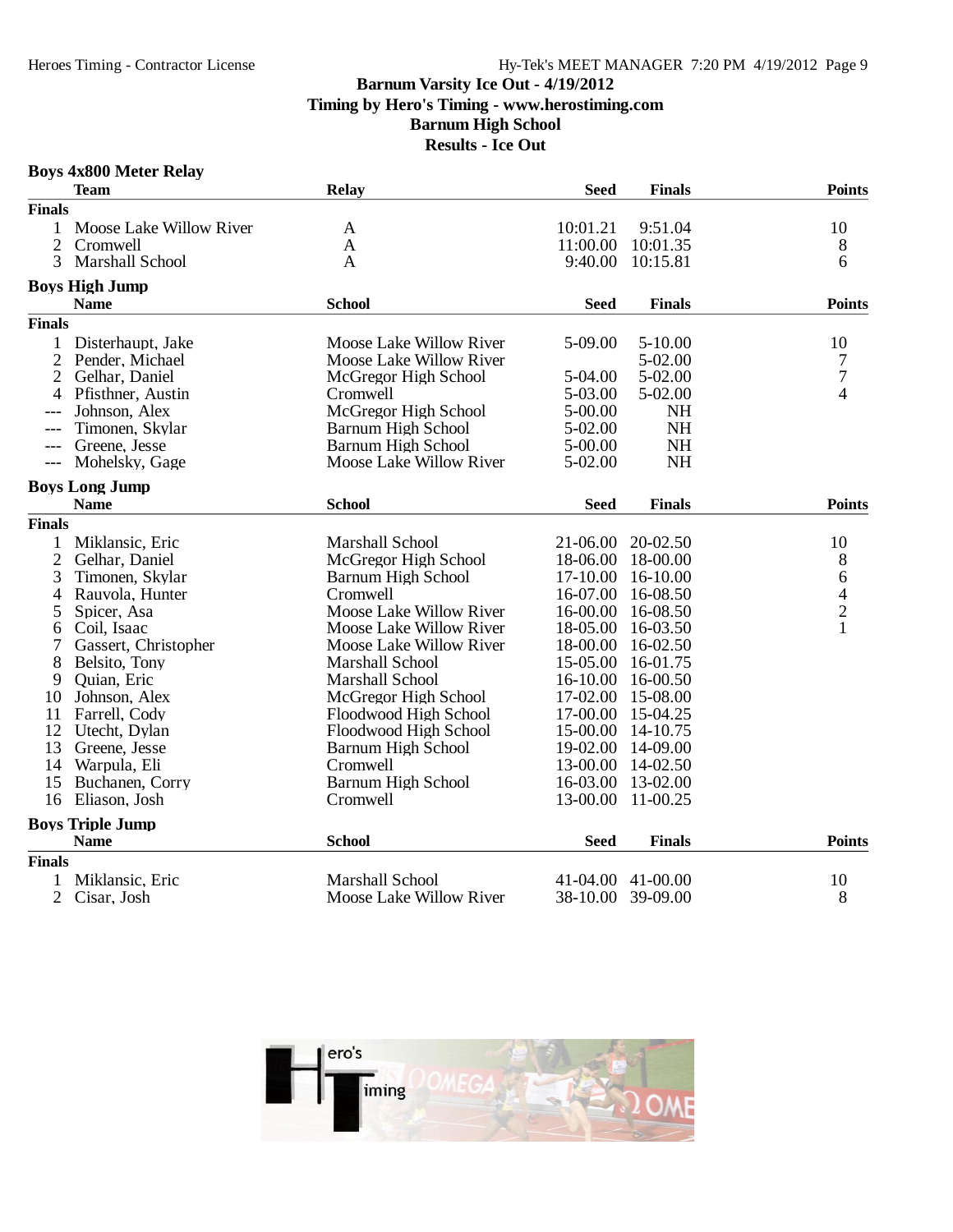**Results - Ice Out**

|                | <b>Name</b>              | <b>School</b>             | <b>Seed</b> | <b>Finals</b>     | <b>Points</b>  |
|----------------|--------------------------|---------------------------|-------------|-------------------|----------------|
| 3              | Coil, Isaac              | Moose Lake Willow River   | 38-10.00    | 35-03.50          | 6              |
| 4              | Rauvola, Hunter          | Cromwell                  | 35-00.00    | 35-03.25          | 4              |
| 5              | Hutar, Jared             | Cromwell                  |             | 33-00.00 33-00.00 | $\overline{2}$ |
| 6              | Utecht, Dylan            | Floodwood High School     |             | 25-00.00 32-05.00 | 1              |
| 7              | Leino, Dan               | Moose Lake Willow River   | 30-00.00    | 29-11.50          |                |
| 8              | Buchanen, Corry          | Barnum High School        |             | 31-10.00 28-10.00 |                |
| 9              | Greene, Jesse            | Barnum High School        |             | 36-01.00 27-07.50 |                |
| 10             | Britton, Justin          | Cromwell                  |             | 28-00.00 26-10.50 |                |
| 11             | Vogt, Paul               | <b>Barnum High School</b> |             | 27-02.00 24-06.50 |                |
|                | <b>Boys Shot Put</b>     |                           |             |                   |                |
|                | <b>Name</b>              | <b>School</b>             | <b>Seed</b> | <b>Finals</b>     | <b>Points</b>  |
| <b>Finals</b>  |                          |                           |             |                   |                |
| $\mathbf{1}$   | Cisar, Josh              | Moose Lake Willow River   |             | 39-01.50 42-03.50 | 10             |
| $\overline{c}$ | Serre, Than              | Marshall School           | 40-10.00    | $41 - 11.00$      | 8              |
| 3              | Orbeck, Evan             | McGregor High School      | 43-01.00    | 41-11.00          | 6              |
| 4              | Oliver, Josh             | Cromwell                  |             | 38-00.00 36-05.25 |                |
| 5              | Wilkie, Dylan            | McGregor High School      |             | 36-10.00 36-01.50 | $\frac{4}{2}$  |
| 6              | Thorson, Kevin           | Marshall School           | 35-00.00    | 35-04.00          | $\mathbf{1}$   |
| 7              | Youngberg, Brady         | Barnum High School        |             | 35-00.00 34-07.50 |                |
| 8              | Kiser, Zach              | Moose Lake Willow River   |             | 35-00.00 32-06.75 |                |
| 9              | Haarstad, Logan          | McGregor High School      |             | 32-02.00 31-11.75 |                |
| 10             | Hakamaki, Tyler          | Cromwell                  | 34-00.00    | $31 - 02.00$      |                |
| 11             | Rohde, Pat               | Floodwood High School     |             | 30-00.00 30-05.25 |                |
| 12             | Welch, Mack              | Floodwood High School     | 30-00.00    | 28-00.75          |                |
| 13             | Tippett, Zach            | Cromwell                  |             | 28-00.00 25-11.50 |                |
| 14             | Shelgren, Parker         | <b>Barnum High School</b> | 27-02.00    | 24-00.25          |                |
| 15             | Willour, Jerry           | Barnum High School        | 28-03.00    | 23-02.75          |                |
| 16             | Smith, Zion              | Cromwell                  |             | 23-02.00          |                |
| 17             | Moffett, Robby           | Moose Lake Willow River   | 24-00.00    | 22-06.50          |                |
| 18             | Roser, Chase             | Floodwood High School     | 28-00.00    | 21-02.75          |                |
| 19             | Lewandowski, Austin      | Cromwell                  |             | 20-00.00 18-03.00 |                |
| 20             | Johnson, Lucas           | Cromwell                  | 15-00.00    | 12-10.75          |                |
|                | <b>Boys Discus Throw</b> |                           |             |                   |                |
|                | <b>Name</b>              | <b>School</b>             | <b>Seed</b> | <b>Finals</b>     | <b>Points</b>  |
| <b>Finals</b>  |                          |                           |             |                   |                |
| $\mathbf{1}$   | Johnson, Austin          | Cromwell                  | 110-00      | 107-00            | 10             |
| $\overline{2}$ | Xiong, Peder             | Moose Lake Willow River   | 100-05      | 99-09.25          | 8              |
| 3              | Wilkie, Dylan            | McGregor High School      | 104-09      | 98-10.25          | 6              |
| 4              | Youngberg, Brady         | Barnum High School        | 100-00      | 96-03.50          | 4              |
| 5              | Orbeck, Evam             | McGregor High School      |             | 95-10 95-07.50    | $\overline{2}$ |



### **Finals ... (Boys Triple Jump)**